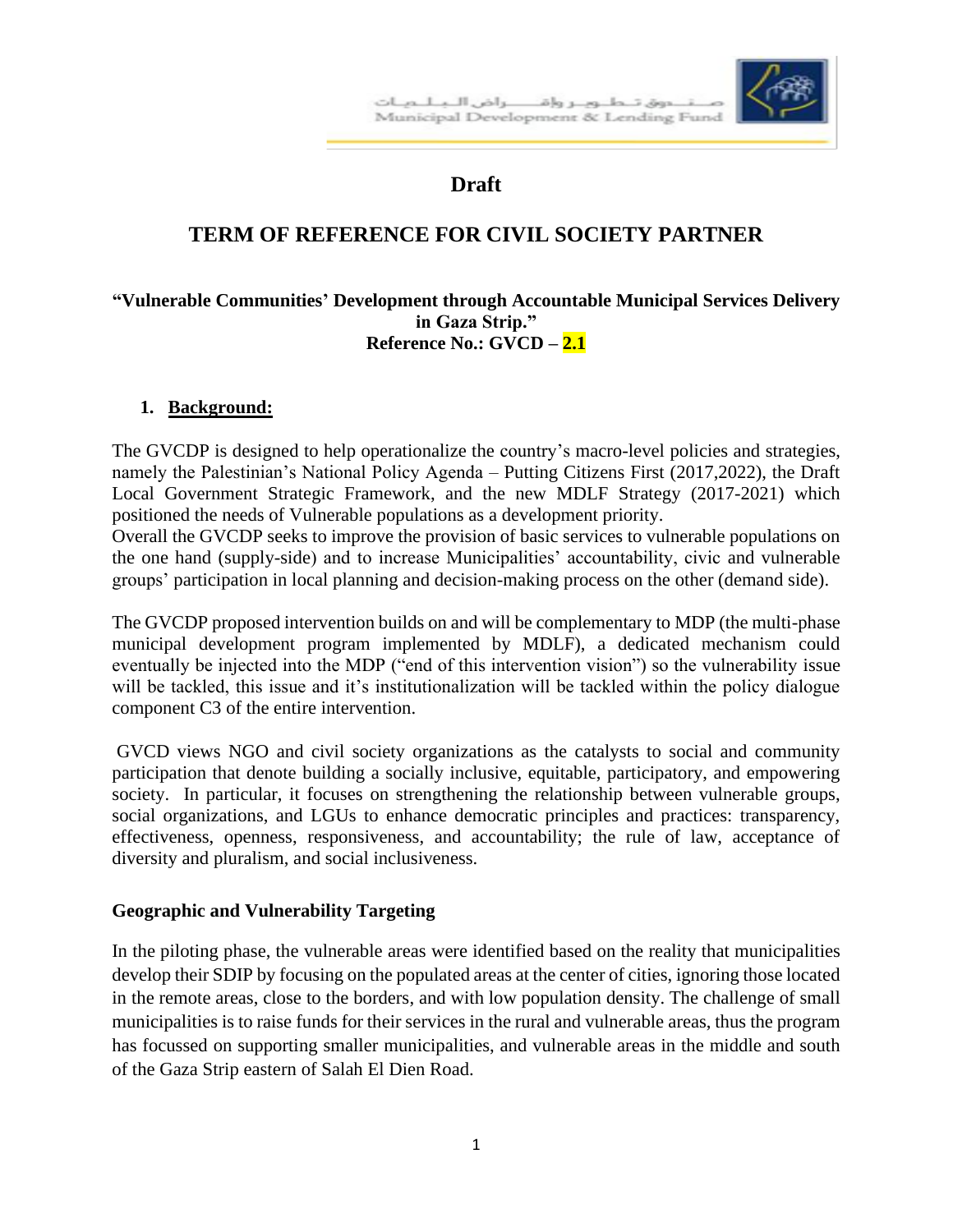

In this context, MDLF conducted an assessment to identify the most vulnerable areas and municipalities depending on PCBS assessment of infrastructure services in 2017, the conclusion showed 13 municipalities located in the middle and south Gaza east of Salah ElDein Road. Accordingly, 7 municipalities were targeted in phase 1 ( Al Burij – Al Qarara – Abasan Jadeeda – Khuza – Al Shoka – Al Naser and Rafah)

In the new phase, MDLF is planning to select a number of municipalities from the previous phase ( 4 -5) based on competition and targetting new municipalities (6 -7), around 12 municipalities will be targeted in this phase.

The reason behind this is to scale up the support given to the previously targeted areas given the huge demands of those vulnerable communities for basic services and the lack of resources of the municipalities to provide infrastructure services. Thus, there is a need to allocate additional resources to improve service delivery and have a tangible impact and outcomes of the intervention on the vulnerable communities. This should be in line with the overall program framework and obligations to ensure targeting the most vulnerable communities.

## **GVCD Objectives**

The overall goal of the GVCD is that Vulnerable communities in the targeted municipalities enjoy improved access and voice in local service delivery and decision-making. the Gaza *Vulnerable Communities Development* Program envisions two overarching outcomes:

- **OUTCOME 1:** Improved and accountable local service delivery for vulnerable communities.
- **OUTCOME 2:** Strengthened local authorities' accountability toward citizens and civic groups (youth, women, and Neighbourhood Committees) and citizens' participation in local decision-making processes.

### **GVCD Program Structure and Components**

GVCD attempts to improve tangible service delivery needs on the one hand and improving participatory, collaborative governance and social cohesion on the other are mutually reinforcing. It is expected that this will catalyze human and social capital and social cohesion, both critical for building community resiliency in conflict-affected settings. Adopting a "no harm" lens will further prevent the deepening of inequalities between groups. It is important to highlight that the program will not exclusively target the highest number of beneficiaries or the area with the highest population density for cost efficiency purposes and economies of scale but rather address equity issues, enabling the right of every citizen to receive basic services across the Gaza Strip. *To achieve its fulfillment, GCVD is structured along with three main components:*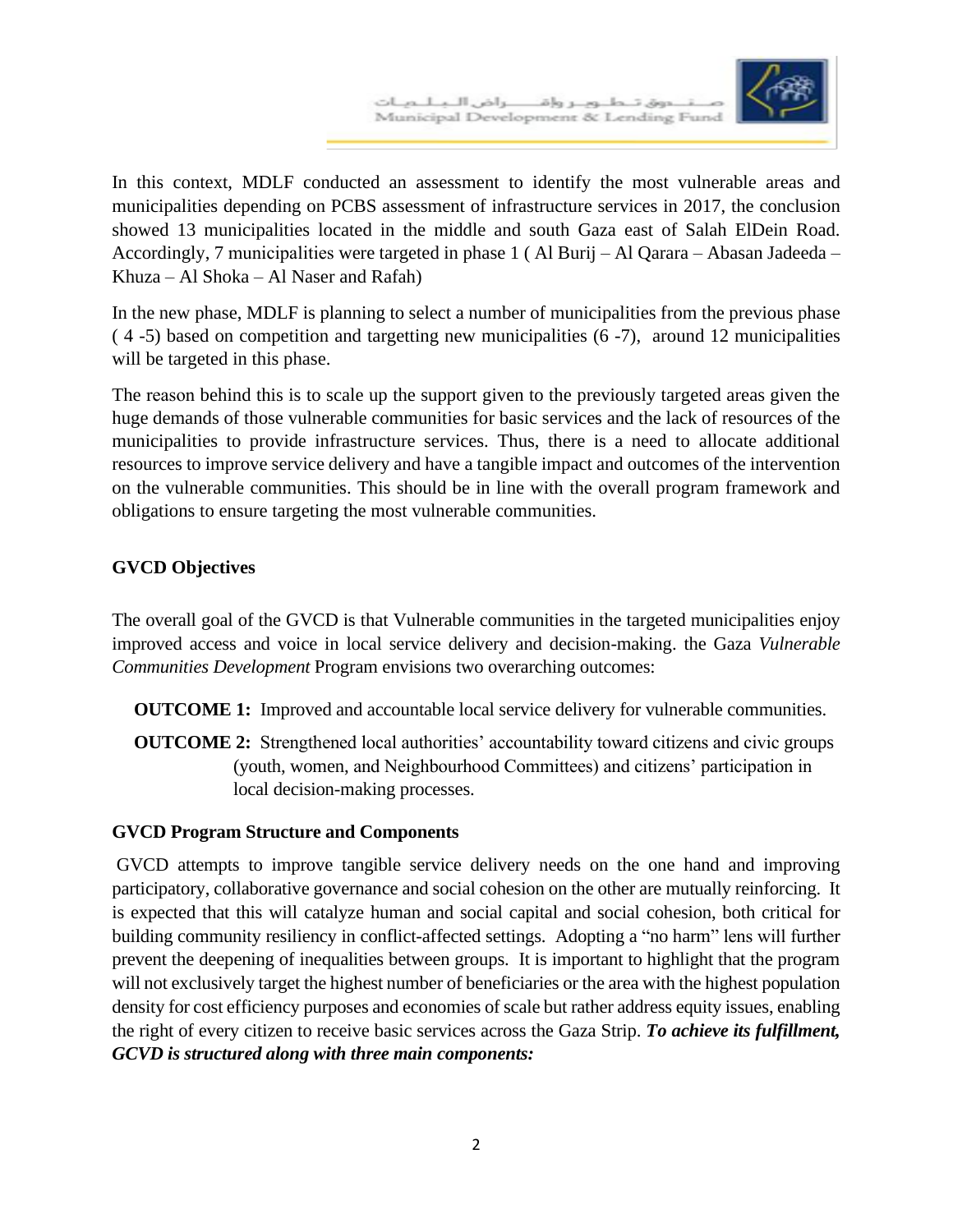

**Component 1** (C1): The emphasis at this level is given to improving equal access to basic services for vulnerable communities through the implementation up to 7 small-to-medium hard and social infrastructure projects in the new areas and 5 top priorities in the areas from phase 1, the priority will be given to enhance the social services to respond to the vulnerable community's needs ( women and girls centers, youth services, disabled centers, playgrounds, public parks and limited projects to improve the infrastructure services include water, sewage, roads ..etc.) in several targeted municipalities. The selection of the project is based on Strategic Development and Investment Plans (SDIPs) facilitated by the MDLF and on criteria that cater to vulnerable communities, women's, and other identified social groups' needs (details indicated section below). Through this Component, municipalities will address social inclusion through their enhanced capacity to plan, implement, maintain and monitor infrastructure/ service delivery projects, thus improving their overall accountability toward citizens.

**Component 2** (C2): Intentionally, GVCD values the qualitative, participatory, and capacity-building dimensions of the Program and is considered as a backbone of the program in its relation with C1 and C3. The objective of C2 is to empower municipalities, civic groups (women, youth, local committees, Neighbourhood Committees), CBOs, and citizens to increase their participation in joint local decision making, project planning, prioritization, selection, and monitoring processes. It will be achieved in two ways.

- a) Provide training to a 'critical mass of municipal staff, qualified CSOs, CBOs, and local social mobilizers (especially youth including females and males) on sustained civic participation (CP) and social accountability (SA) practices. CBOs and citizens will be also trained on applied light maintenance and monitoring of infrastructure projects selected for implementation in C1 (e.g. on basic functions of projects, early detection of infrastructure breakdowns, on the formation of user groups, and joint problem-solving techniques with municipal staff). The communities will be more apt to hold LG authorities accountable for their service delivery functions and simultaneously be held responsible for better usage and monitoring of sustainable public infrastructure, hence contributing to stronger local ownership and sustainability of infrastructure projects.
- b) Enhance community ownership, encourage hands-on learning, and to put the training into use, through the disbursement of small grants for applied, innovative smaller-scale CP and SA projects community development projects (e.g. civic monitoring of C1 infrastructure projects, public beautification, public awareness campaigns, civic journalism, use of popular new online and mobile technologies such as project monitoring applications, etc.).
- c) **Component (3): This component** is to i) increase and influence policy and institutionalization of development support for vulnerable communities at the local level**,** and ii) improved qualitative standards of SDIP processes. Particular attention will be paid to empowering and ensuring MDLF's effective implementation of support for vulnerable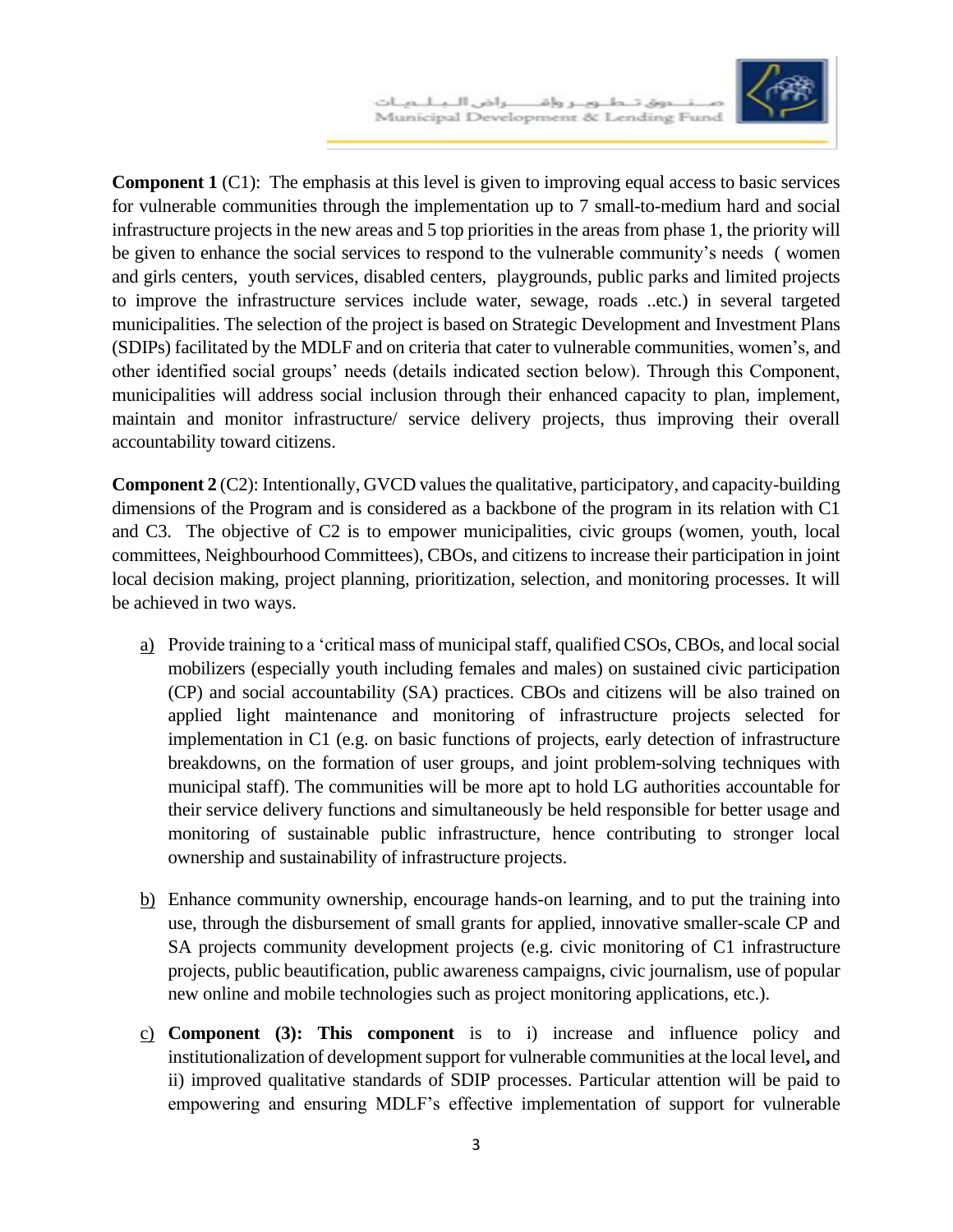

communities within the new MDLF Strategy  $(2022 - 2026)$  as well as raising more awareness about vulnerability topics in Gaza. The key instrument for C3 will be the annual policy roundtable, topics for roundtables that are jointly co-organized by MDLF Head (Ramallah) and Gaza and SDC Office (Jerusalem). Evidence for policy dialogue entry points can be derived from research studies, analyses, and surveys jointly commissioned by SDC and MDLF.

### **2. Main Objective of the Assignment**

Addressing the needs of the most vulnerable at the community level by improving service delivery and their participation in decision-making processes cannot be fully realized without the effective involvement and assistance of civil society. The Program thus seeks to engage reputable and experienced civil society organizations (CSOs) as implementing partners for Component 2 (C2). The primary objective of C2 is to complement the Program's harder infrastructure Component 1 by "*enhancing civic participation of vulnerable communities in local decision making and thereby improving citizen-municipality relations and the latter's accountability."* Enhanced civic participation is not only a globally accepted good governance standard but it is particularly relevant in the Gaza context, where the prospect for holding local elections remains elusive hence perpetuating weak ties between local authorities and citizens.

**The overall objective of the entire consultancy is** to strengthen civic engagement as an approach where vulnerable communities have the power to influence the decisions and services provided by the LGUs. To have progress toward effective community participation, the NGO Consultant role will focus on:

- Empowering civic groups (women's, youth, local committees, Neighborhood Committees), CBOs, and activists to constructively engage and pro-actively provide inputs in the joint decision-making – selection of projects (for component no.1) based on the preliminary selection criteria listed **in annex 2**, this is to complement the geographic selection. The geographic selection is targeting the Gaza Macro level selection while the detailed criteria of annex 2 will do the micro-level selection on the municipality level and community/project level
- Coordinate with the LTC in the planning, prioritization, and selection of hard component projects selected for implementation under C1.
- Enhance citizens' and civic groups' awareness and capacity to assist in the maintenance and monitoring of infrastructure projects selected for implementation under C1. It is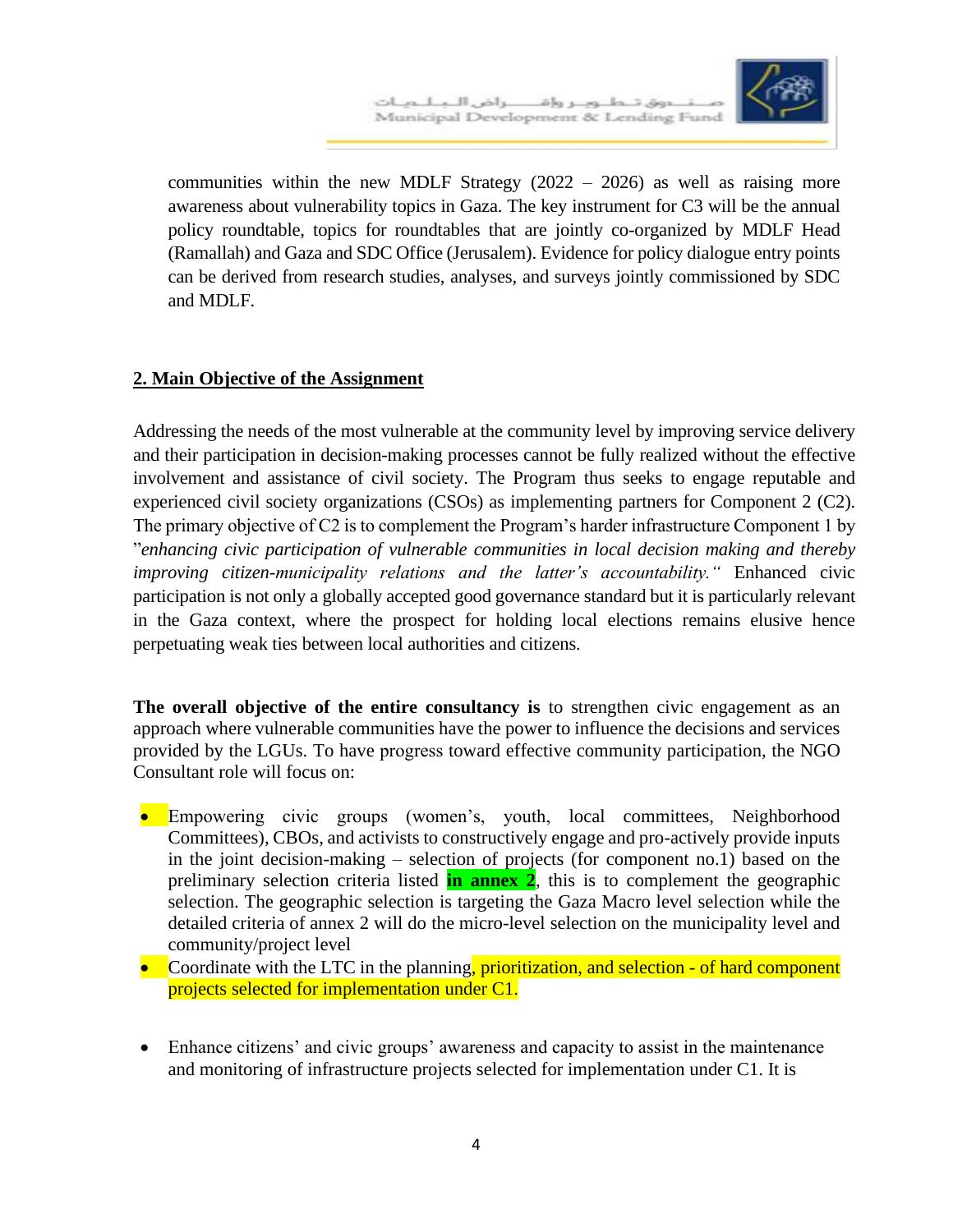

assumed that more informed and engaged citizens will be more apt to hold municipal authorities accountable for their service delivery functions;

- Enhance citizens' and civic groups' participation through concrete, innovative and gendersensitive smaller-scale community social accountability projects funded by small grants;
- Strengthen local civic groups and community-based organizations' capacity to effectively and sustainably utilize civic participation and social accountability tools such as public hearings, civic consultations, focus group discussions, citizen scorecards, and satisfaction surveys, as indicated in the MoLG Social Accountability Toolkit.
- Engagement of particularly vulnerable (women, widows, youth, elderly) and marginalized groups, ensuring that they are heard and their inputs are incorporated into the local decision-making processes.

## **3. The Scope of Work:**

The NGO Consultant will work closely with MDLF staff, and while performing this assignment it must adhere to the principles and transversal themes including gender & youth empowerment, do no harm, human rights-based approach, collective sensitive program management (CSPM), in alignment with Municipal Development Program (MDP) tools and instrument concerning SA. *In particular, consulting NGOs should fulfill the following tasks:* 

The consulting NGO will work closely with MDLF staff, and while performing this assignment It must adhere to the principles and transversal themes including gender & youth empowerment, do no harm, collective sensitive program management (CSPM), in alignment with Municipal Development Program (MDP) tools and instrument concerning SA.

| ID. | <b>Main Tasks</b>                                                                                                | <b>Tasks/Description</b>                                                                                                                                                                                                                                                                                                                                                                                                                                                                                                                                                                                                                                                                                                                     |
|-----|------------------------------------------------------------------------------------------------------------------|----------------------------------------------------------------------------------------------------------------------------------------------------------------------------------------------------------------------------------------------------------------------------------------------------------------------------------------------------------------------------------------------------------------------------------------------------------------------------------------------------------------------------------------------------------------------------------------------------------------------------------------------------------------------------------------------------------------------------------------------|
| 1.  | Task $#1$<br>Identify and select the<br>vulnerable communities in<br>the selected and targeted<br>municipalities | Desk review of GVCD Phase I, including evaluation<br>$\overline{\phantom{a}}$<br>report, baseline report, vulnerable communities' selection<br>report, need assessment report,<br>Municipalities selection report prepared by MDLF for<br>phase 2, and any related documents<br>Develop and implement a methodology and tools to<br>identify and select the vulnerable communities in the<br>targeted areas and municipalities, the selection process<br>shall be fully coordinated and approved by MDLF<br>Provide a list of selected vulnerable communities<br>combined with details and backed analytical information<br>on the selected localities<br>Provide a final report on the overall vulnerable<br>communities' selection process |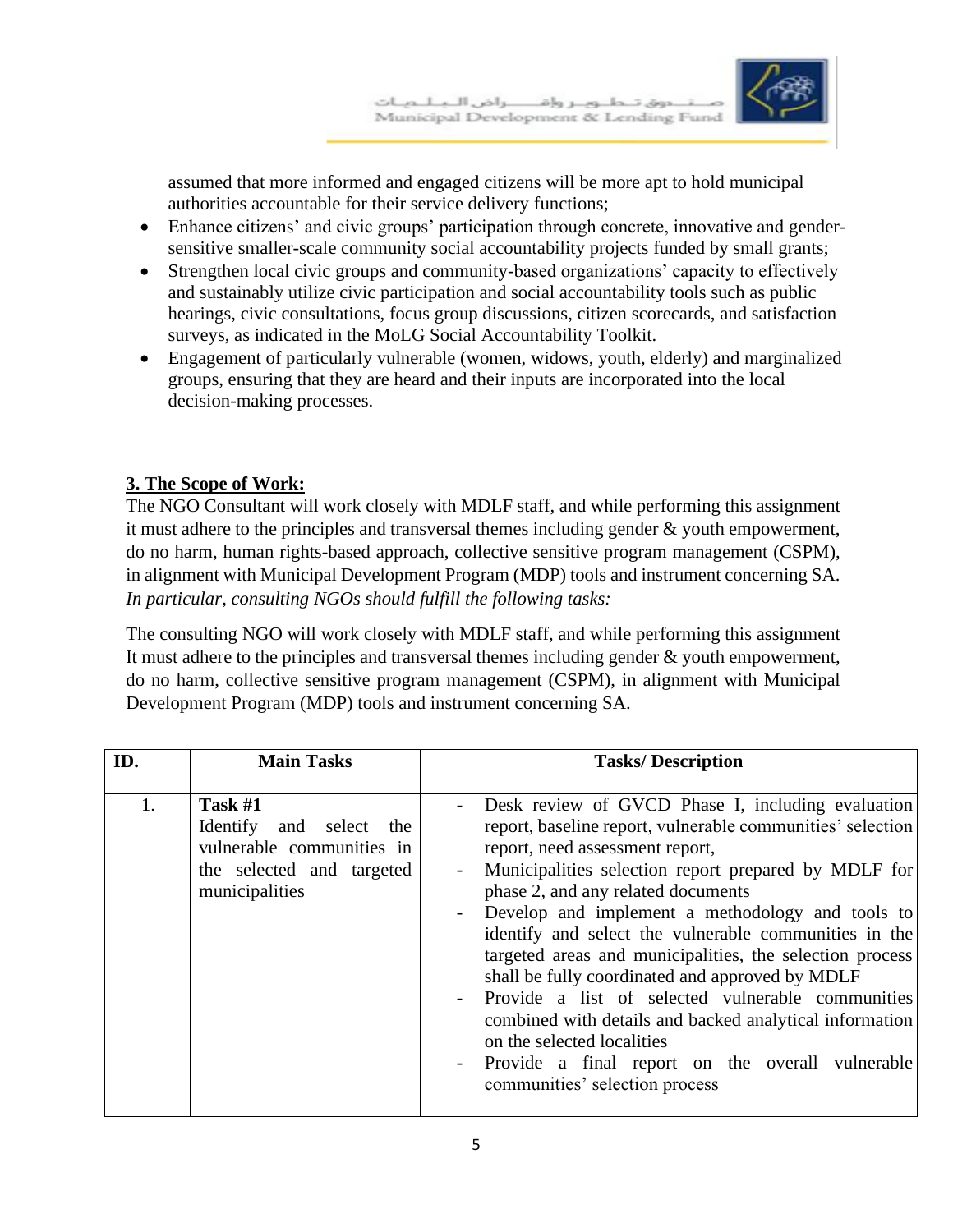صـــــنــــــــوق تـــطـــوبــــر وإقــــــــــراض الـــبــلـــوبــات<br>Municipal Development & Lending Fund



| 2. | <b>Task #2</b><br>Development and conduct<br>Need Assessment to assess<br>municipalities, citizens, and<br>community groups' redness<br>effectively use<br>civic<br>to<br>participation<br>and<br>social<br>accountability tools                                               |                          | Design, plan and implement need assessment on civic<br>participation and social accountability, community<br>mobilization, and collective actions in the new selected<br>communities and municipalities:<br>Desk review of all available documents, studies, and<br>reports related to social and civic participation<br>Review existing policies, programs, plans, studies, etc. on civic<br>participation and social accountability and other related<br>documents<br>Design and develop a participatory methodology and<br>tools to implement the need assessment and collect data<br>Conduct community workshops to validate data and<br>discuss the findings<br>Finalize a comprehensive need assessment report<br>including the feedback from the stakeholders<br>Update the need assessment of the targeted municipalities                                                                                                                                                                                                                                                                                                                                                                                                                                                                                                                                                                                         |
|----|--------------------------------------------------------------------------------------------------------------------------------------------------------------------------------------------------------------------------------------------------------------------------------|--------------------------|---------------------------------------------------------------------------------------------------------------------------------------------------------------------------------------------------------------------------------------------------------------------------------------------------------------------------------------------------------------------------------------------------------------------------------------------------------------------------------------------------------------------------------------------------------------------------------------------------------------------------------------------------------------------------------------------------------------------------------------------------------------------------------------------------------------------------------------------------------------------------------------------------------------------------------------------------------------------------------------------------------------------------------------------------------------------------------------------------------------------------------------------------------------------------------------------------------------------------------------------------------------------------------------------------------------------------------------------------------------------------------------------------------------------------|
| 3. | Task $#3$<br>Capacity<br>building<br>and<br>for<br>training<br>program<br>municipalities, community<br>activists,<br>and<br>members,<br>formed local committees,<br>CSOs, and CBOs in the<br>targeted localities on civic<br>participation<br>and<br>social<br>accountability, | $\overline{\phantom{0}}$ | and venerable groups conducted in Phase 1,<br>Based on the need assessment, identify the capacities and<br>training needs of community members, vulnerable<br>groups, community activists, community mobilizers and<br>municipalities staff, CSOs, and CBOs<br>on civic<br>participation and social accountability<br>concepts,<br>practices, and tools.<br>The training program shall include the needs of the local<br>groups, community members, and municipalities staff<br>from Phase I<br>Design and implement relevant training and coaching for<br>municipal officials, civic groups, local mobilizers<br>especially youth and women, CSOs, CBOs, and citizens<br>at the community level on MDLF civic engagement and<br>social accountability tools and practices<br>The training program should use innovative methods and<br>tools, and also promote an authentic learning environment<br>and effective participation of the target groups<br>Prepare training materials, exercises, case studies, and a<br>manual on civic engagement and social accountability<br>Development of a training manual and guidebook to<br>enhance civic participation and social accountability in<br>local services development<br>Develop and implement TOT to the active citizens who<br>will sustain CP and SA initiatives on an ongoing basis at<br>the local level.<br>Develop and conduct pre and post evaluation of the |
|    |                                                                                                                                                                                                                                                                                |                          | training program and highlight the lessons to improve the                                                                                                                                                                                                                                                                                                                                                                                                                                                                                                                                                                                                                                                                                                                                                                                                                                                                                                                                                                                                                                                                                                                                                                                                                                                                                                                                                                 |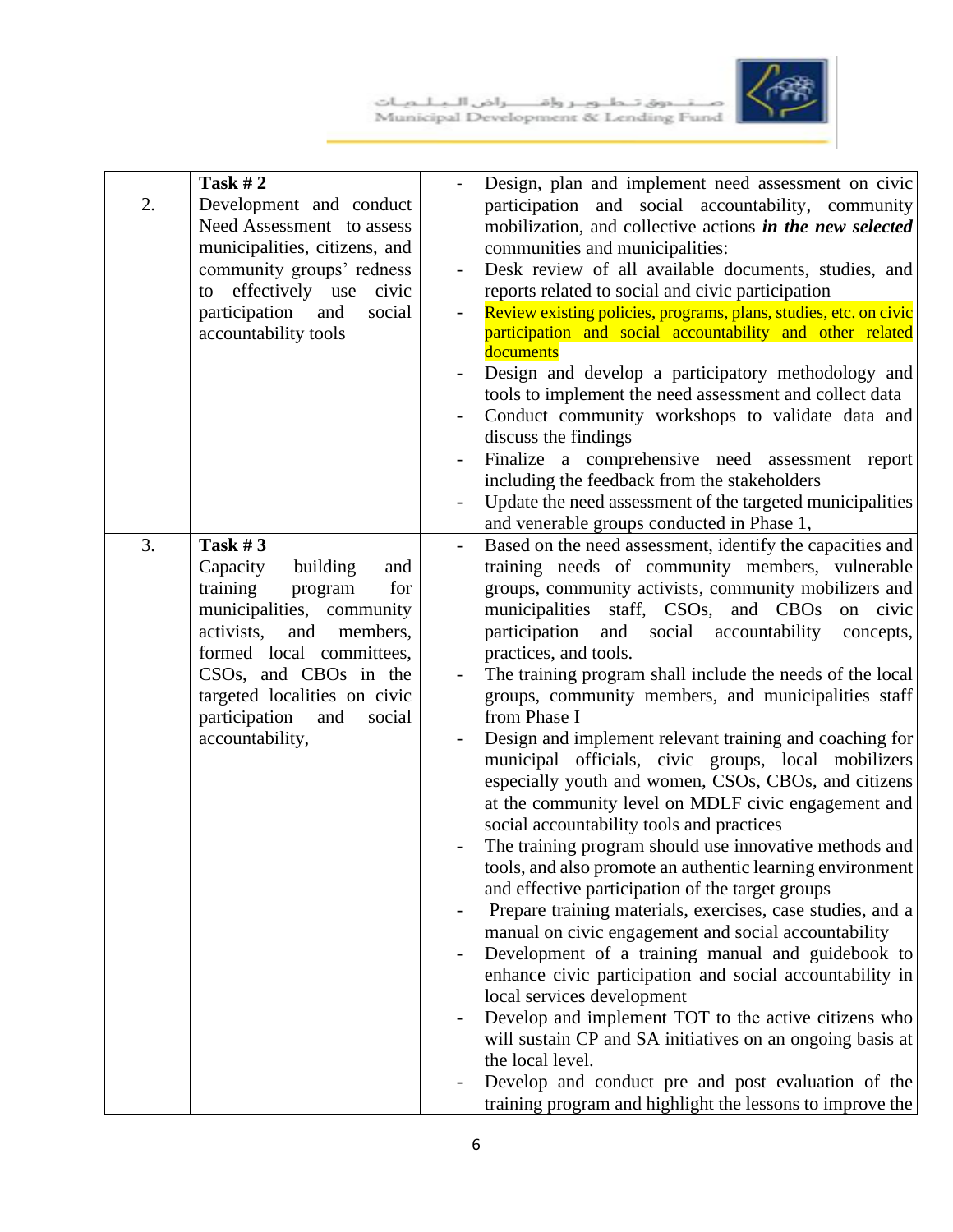



|                  |                                                                                                                                                                                                                                                               | capacity of both municipalities' teams and community<br>members and groups and provide an evaluation report<br>Develop and document best practices to increase civic<br>participation and social accountability at the local level<br>and municipalities level                                                                                                                                                                                                                                                                                                                                                                                                                                           |
|------------------|---------------------------------------------------------------------------------------------------------------------------------------------------------------------------------------------------------------------------------------------------------------|----------------------------------------------------------------------------------------------------------------------------------------------------------------------------------------------------------------------------------------------------------------------------------------------------------------------------------------------------------------------------------------------------------------------------------------------------------------------------------------------------------------------------------------------------------------------------------------------------------------------------------------------------------------------------------------------------------|
| $\overline{4}$ . | Task $#4$<br>Community mapping and<br>identification<br>of<br>CSO <sub>s</sub><br>CBOs, civic active groups,<br>other<br>related<br>and<br>stakeholders and developing<br>a communication plan to<br>promote civic participation<br>and social accountability | Plan, design, and implement community mapping in the<br>selected communities to identify CSOs, CBOs, and other<br>related organizations serving the selected communities<br>Provide one fact sheet presenting existing resources and<br>$\blacksquare$<br>critical needs of civic participation in every targeted local<br>community<br>Conduct stakeholder engagement analysis including the<br>$\overline{\phantom{a}}$<br>active CSOs, CBOs, other institutions, and groups and<br>identify their potential roles and capacities<br>Develop a communication plan to engage stakeholders (<br>CBOs, CSOs, and other active institutions)<br>in the<br>development of a civic engagement plan           |
| 5.               | Task #5<br>Assist<br>municipalities<br>to<br>develop civic engagement<br>and social accountability<br>strategic plan<br>Provide<br>recommendations<br>about the studies, research,<br>and areas to be implemented<br>by MDLF                                  | Conduct constructive dialogue with municipalities and<br>community members, CBOs, and other stakeholders to<br>identify the gaps and challenges to enhance civic<br>participation and social accountability<br>Assist municipalities and relevant stakeholders to<br>develop a strategic plan to promote and strengthen civic<br>engagement and social accountability in the targeted<br>municipalities<br>Develop monitoring procedural and tools to support<br>implementing civic participation strategic plan.<br>Report on the best practices and tools to enhance CP and<br>social accountability<br>Conduct follow-up sessions (biannual meetings) to<br>provide technical support and assistance. |
| 6.               | Task # $6$<br>Develop and implement<br>public awareness and<br>educational campaigns on<br>civic participation and<br>social accountability                                                                                                                   | Design, plan and implement public awareness and<br>educational campaigns on CP& SA, at least one<br>campaign per year<br>Facilitate and lead media campaigns to promote social<br>accountability<br>Develop and produce educational materials, and leaflets<br>to increase publicity of social accountability and civic<br>engagement.<br>Facilitate workshops and focus group discussions at<br>municipalities level, partner level, community level, and                                                                                                                                                                                                                                               |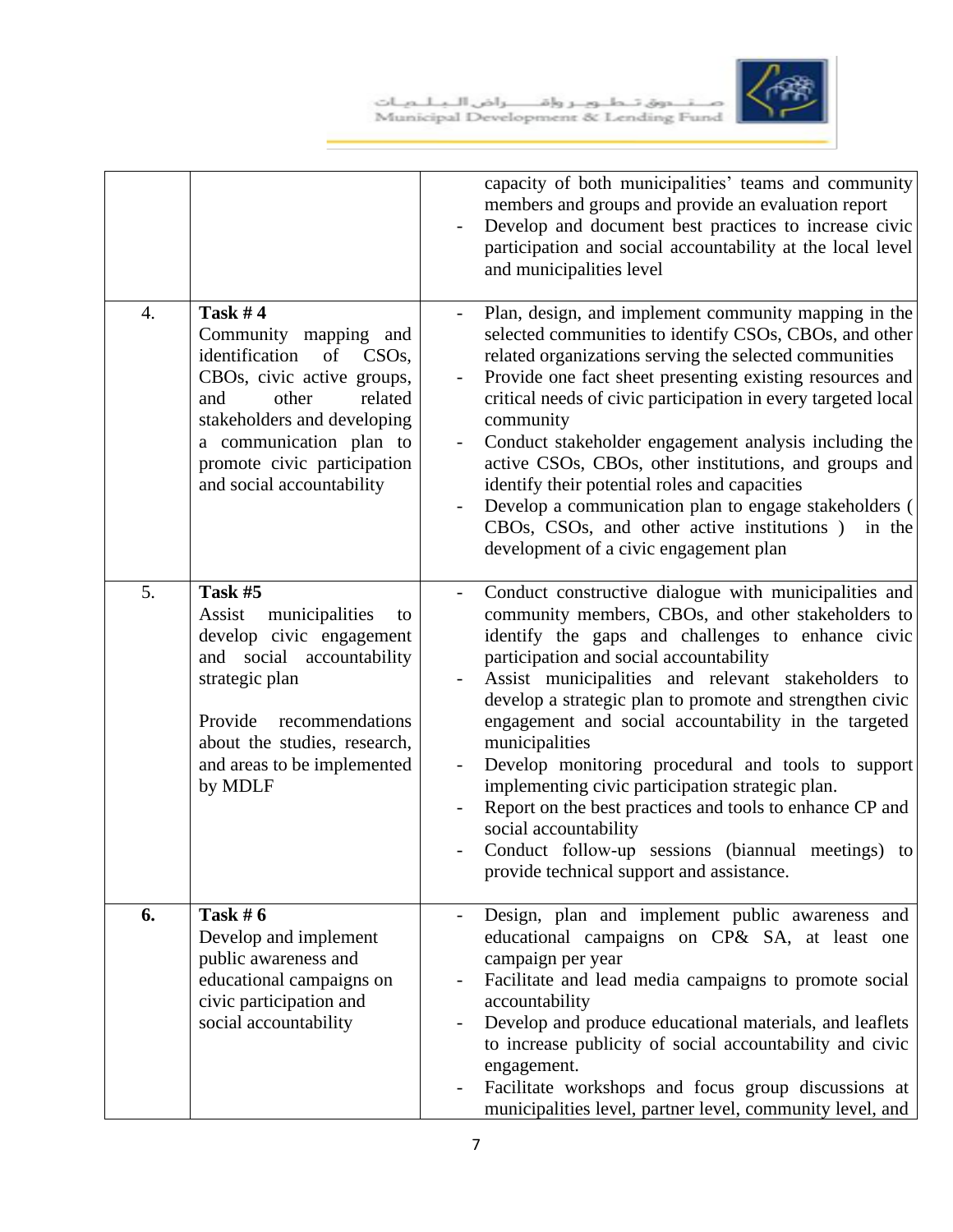

|      |                                                                                                                                                                                                                                                                                                                                                            | MDLF for sharing experiences and learning, constructive<br>dialogue, and building trustful relation                                                                                                                                                                                                                                                                                                                                                                                                                                                                                                                                                                                                                                                                                                                                                                                                                                                                                                                                                                                                                                                                                  |
|------|------------------------------------------------------------------------------------------------------------------------------------------------------------------------------------------------------------------------------------------------------------------------------------------------------------------------------------------------------------|--------------------------------------------------------------------------------------------------------------------------------------------------------------------------------------------------------------------------------------------------------------------------------------------------------------------------------------------------------------------------------------------------------------------------------------------------------------------------------------------------------------------------------------------------------------------------------------------------------------------------------------------------------------------------------------------------------------------------------------------------------------------------------------------------------------------------------------------------------------------------------------------------------------------------------------------------------------------------------------------------------------------------------------------------------------------------------------------------------------------------------------------------------------------------------------|
| 7. R | Task $# 7$<br>Advancing gender<br>mainstreaming at the<br>municipalities level,<br>providing coaching and<br>training to enhance<br>municipalities' capacities<br>about gender sensitivity at<br>both employment level and<br>project level), and<br>developing gender<br>mainstreaming strategy to<br>enhance internal competence<br>for implementing it. | Review the gender assessment and audit report from<br>Phase1, including main findings, identified entry points to<br>integrate gender in municipal work,<br>Conduct gender audit for the new municipalities<br>Building and strengthening mechanisms, and instruments<br>for achieving gender equality in the municipal work<br>Develop a gender action plan to sustain gender<br>mainstreaming and the municipalities<br>Establishment of local mechanisms to empower women and<br>$\overline{\phantom{a}}$<br>promote gender mainstreaming and gender sensitivity<br>throughout municipality work.<br>Design, plan and implement activities and training<br>sessions, coaching to enhance gender mainstreaming and<br>sensitivity in the municipal work,<br>Developing a minimum standard of gender equality in the<br>municipal sector                                                                                                                                                                                                                                                                                                                                            |
| 8.   | <b>Task #8</b><br><b>Enhancing accountable</b><br>infrastructure services<br>(about C1)                                                                                                                                                                                                                                                                    | Review the deliverables of the SDIPs and other<br>documents concerning the vulnerable communities as<br>part of the desk review and diagnostic assessment.<br>Collect any other needed data to apply the scoring<br>mechanism and then conclude the target vulnerable<br>communities accordingly.<br>Liaise with and promote a culture of constructive<br>dialogue between municipalities, MDLF, CSOs, CBOs,<br>local committees, and citizens from the targeted<br>communities (in relation to Component 1)<br>Facilitate community meetings, and focus<br>group<br>discussions with the participation of LG and local<br>communities (for the new selected areas to identify 7<br>infrastructure<br>projects to respond to<br>vulnerable<br>communities' needs) to ensure effective participation in<br>the design, planning, implementation, and evaluation of<br>the infrastructure projects.<br>Facilitate communication with the municipalities and<br>local committees from Phase 1 to compete and<br>identifying 5 top projects and needs<br>The selected infrastructure projects should improve the<br>$\bullet$<br>basic services for the vulnerable communities (emphasis |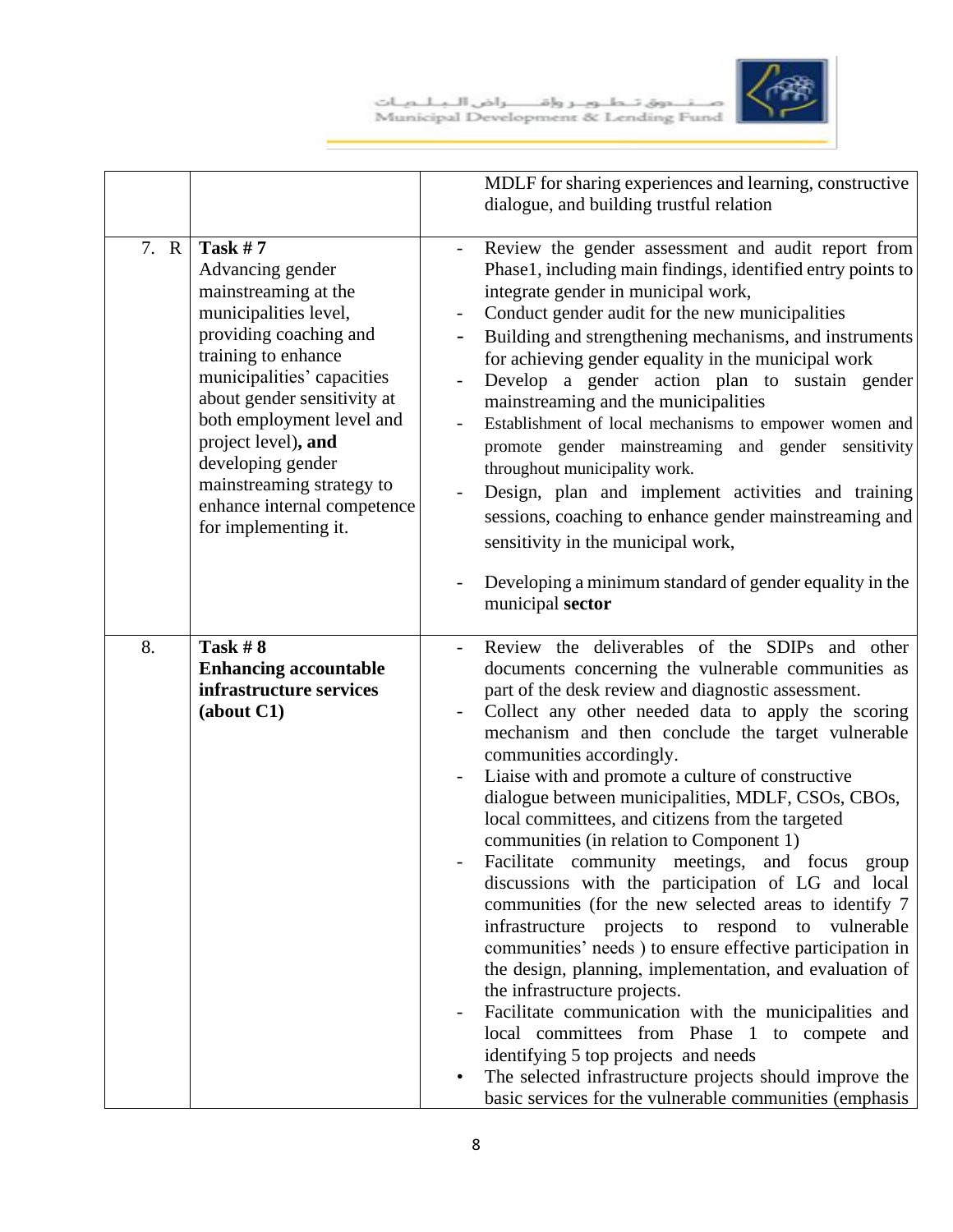

| 9.  | <b>Task #9</b><br>Organize grants calls for<br>small-scale community<br>projects (with potential<br>relation to civic<br>participation and social<br>accountability)<br>Enhance community<br>mobilization and strengthen<br>the local committees from<br>phase 1, to sustain the<br>impact of the implemented<br>initiatives and promote<br>civic participation | will be given to Community centers, youth centers<br>women's centers and community and cultural services,<br>$etc.$<br>Ensure women's participation and have representation in<br>all forms of discussion and dialogue to identify needs and<br>projects priorities<br>Document the outcomes of discussing and dialogue<br>between the vulnerable groups and<br>Provide a comprehensive report to document the process<br>$\bullet$<br>of selecting projects and outcomes<br>Plan, design, and implement small grants to promote civic<br>$\bullet$<br>participation and increase social accountability<br>Provide mentoring, and training to local committees, and<br>$\bullet$<br>community groups to identify and select community<br>projects and initiatives<br>Ensure a participatory approach in all processes to<br>$\bullet$<br>identify, select, design, implement, and evaluation the<br>selected community projects<br>Report on the progress and disbursement flows<br>Document lessons learned and collect anecdotes<br>Conduct a review of the implemented initiatives from<br>the phase 1, and assess the need to maintain the<br>impact of the community initiatives<br>Assist the local committees to mobilize community<br>participation |
|-----|-----------------------------------------------------------------------------------------------------------------------------------------------------------------------------------------------------------------------------------------------------------------------------------------------------------------------------------------------------------------|-------------------------------------------------------------------------------------------------------------------------------------------------------------------------------------------------------------------------------------------------------------------------------------------------------------------------------------------------------------------------------------------------------------------------------------------------------------------------------------------------------------------------------------------------------------------------------------------------------------------------------------------------------------------------------------------------------------------------------------------------------------------------------------------------------------------------------------------------------------------------------------------------------------------------------------------------------------------------------------------------------------------------------------------------------------------------------------------------------------------------------------------------------------------------------------------------------------------------------------------------------------|
| 10. | <b>Task #10</b><br>Enhance local committees,<br>community members, CBOs,<br>and CSOs ' capacities in<br>monitoring and maintaining<br>infrastructure implemented<br>projects                                                                                                                                                                                    | Plan and conduct training and coaching to the community<br>members, local committee members, CBOs, and CSOs to<br>monitor and maintain infrastructure projects<br>Develop a procedural manual to enhance local committee<br>members' capacity to monitor infrastructure projects<br>implementation and maintenance<br>Develop and document best practices to increase<br>community participation in monitoring and maintaining<br>infrastructure projects                                                                                                                                                                                                                                                                                                                                                                                                                                                                                                                                                                                                                                                                                                                                                                                                   |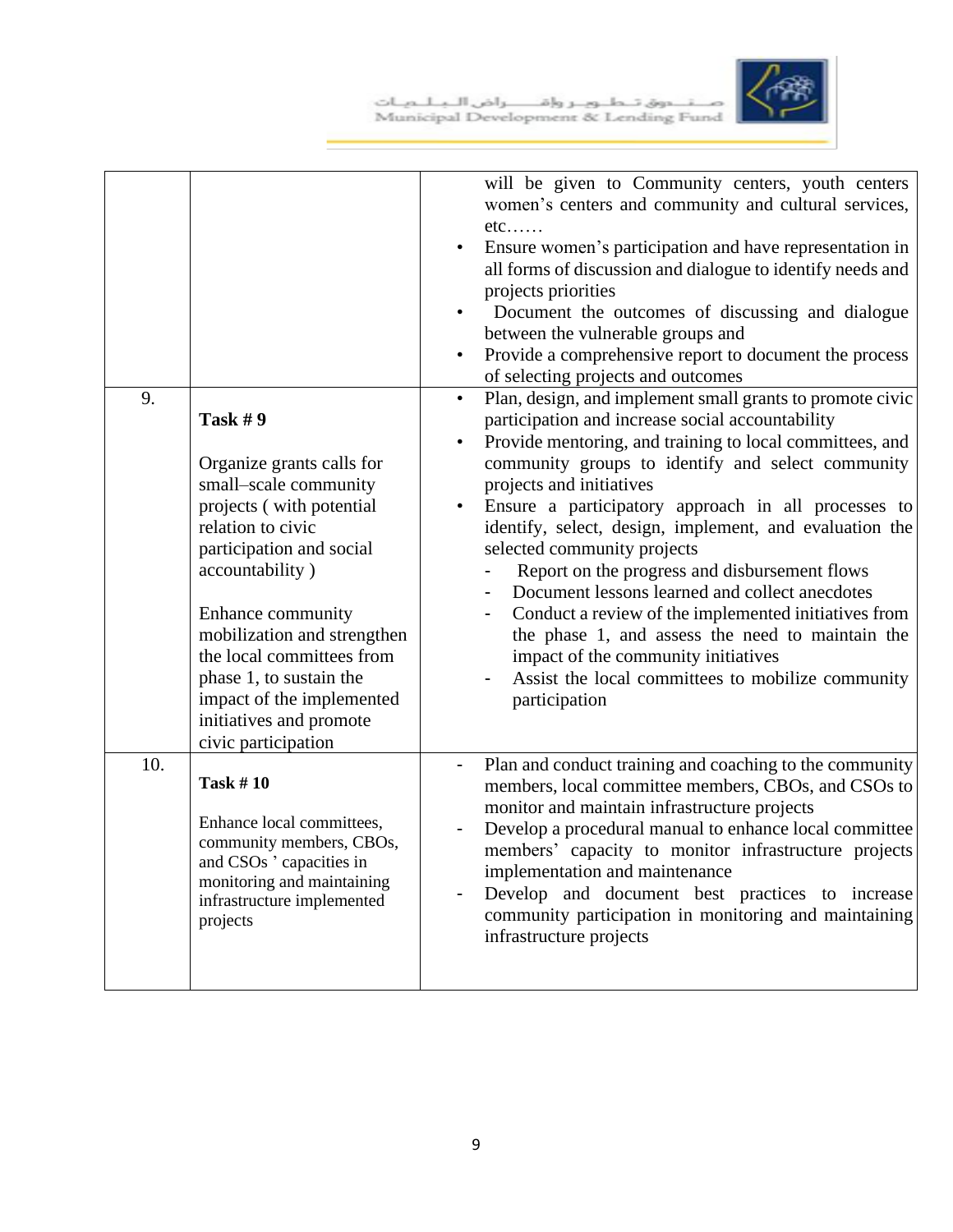صـــنــــــــــوق تـــطـــوبـــــر وإقـــــــــــراض الـــبــلـــمـــات<br>Municipal Development & Lending Fund



| 11. | <b>Task #11</b><br>Monitoring and evaluating<br>and enhancing learning and<br>feedback mechanisms to<br>improve civic participation<br>and social accountability<br>LG sector | - | Based on the outcomes of the baseline survey on civic<br>participation and social accountability in the vulnerable<br>communities in the targeted areas<br>Prepare monitoring, evaluation, accountability, and<br>learning (MEAL) plan including main outcomes, outputs,<br>activities, quantitative and qualitative indicators, baseline<br>and targets, means of verification, data collection<br>methods, frequency and responsibility, accountability<br>measures like complaint and response mechanisms and<br>lessons learned for knowledge capitalization<br>Conduct quarterly learning through reflection "meetings (<br>2-3 hours each) in each targeted municipality<br>Systemize and document lessons learned and best<br>practices from the citizen's engagement mechanisms like<br>feedback mechanisms, complaints, and community<br>meetings, and produce briefing notes identifying key<br>recommendations and sharing them with stakeholders |
|-----|-------------------------------------------------------------------------------------------------------------------------------------------------------------------------------|---|--------------------------------------------------------------------------------------------------------------------------------------------------------------------------------------------------------------------------------------------------------------------------------------------------------------------------------------------------------------------------------------------------------------------------------------------------------------------------------------------------------------------------------------------------------------------------------------------------------------------------------------------------------------------------------------------------------------------------------------------------------------------------------------------------------------------------------------------------------------------------------------------------------------------------------------------------------------|
|     |                                                                                                                                                                               |   |                                                                                                                                                                                                                                                                                                                                                                                                                                                                                                                                                                                                                                                                                                                                                                                                                                                                                                                                                              |
|     |                                                                                                                                                                               |   | towards knowledge capitalization                                                                                                                                                                                                                                                                                                                                                                                                                                                                                                                                                                                                                                                                                                                                                                                                                                                                                                                             |

## **4. Deliverables Breakdown and Schedule,**

| No. | <b>Task</b>                                              | <b>Main Deliverables</b> | <b>Description</b>                                                                                                                                                                                                                                                                                                                                      | <b>Expected Date</b>                                     |
|-----|----------------------------------------------------------|--------------------------|---------------------------------------------------------------------------------------------------------------------------------------------------------------------------------------------------------------------------------------------------------------------------------------------------------------------------------------------------------|----------------------------------------------------------|
| 1.  | Task # $0$<br>Develop and prepare<br>an inception report | <b>Inception Report</b>  | An inception report to be<br>submitted (in English)<br>to the MDLF, the<br>inception report shall<br>clarify the management<br>and implementation of<br>the assignment within<br>designated<br>the<br>time frame as well as the<br>expected level<br>-of<br>quality. the report shall<br>include a detailed<br>implementation plan of<br>the assignment | Within two weeks<br>after the start of the<br>assignment |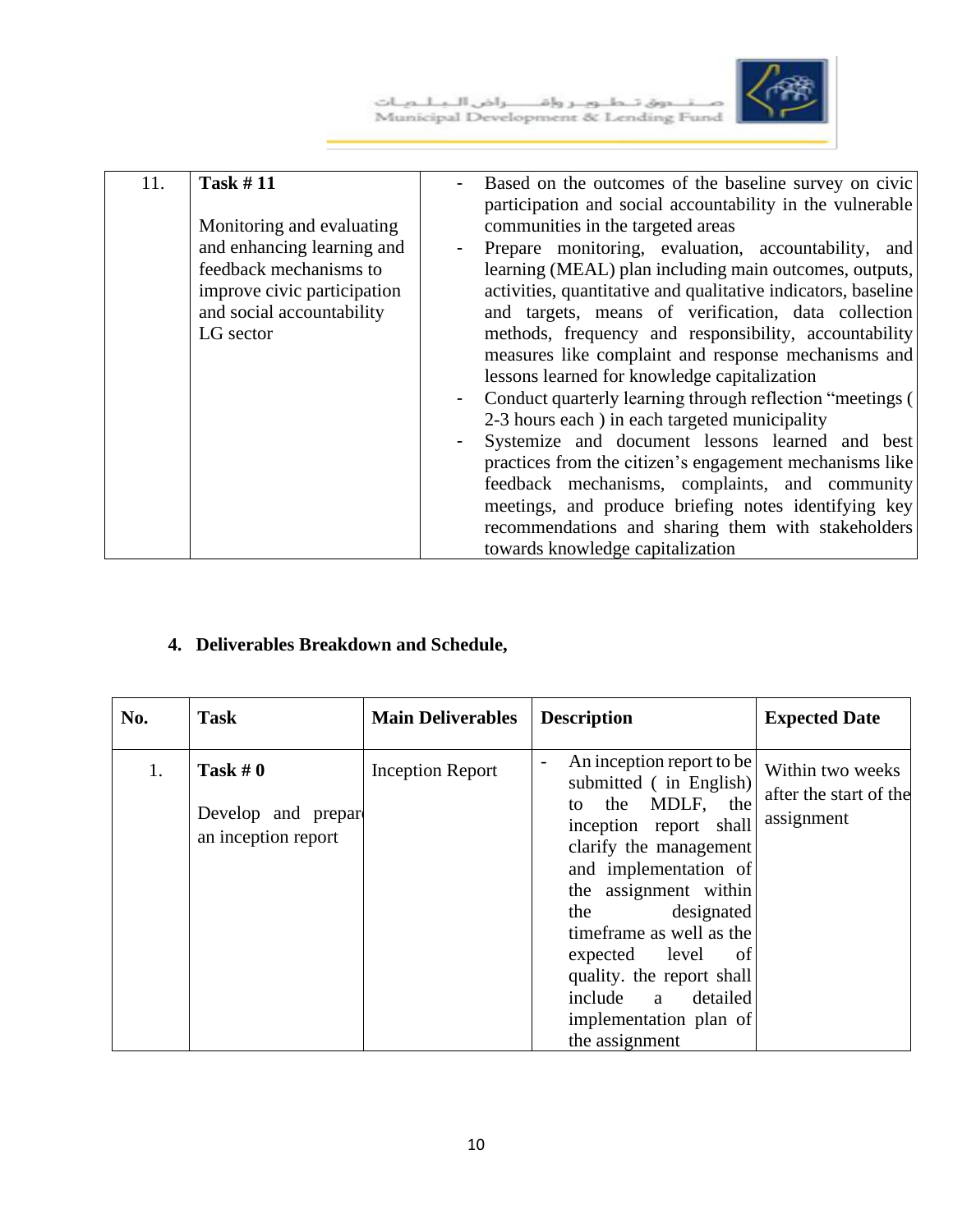

| 2. | Task $#1$<br>Identify and select the Selection and<br>vulnerable<br>communities in<br>targeted<br>areas<br>and<br>municipalities | identifying vulnerable<br>the communities report      | Develop<br>and<br>implement<br>$\rm{a}$<br>methodology<br>and<br>tools to identify and<br>select the vulnerable<br>communities in the<br>targeted areas and<br>municipalities,<br>the<br>selection<br>process<br>shall<br>be<br>fully<br>coordinated<br>and<br>approved by MDLF<br>Provide a list of<br>selected vulnerable<br>communities<br>combined<br>with<br>details and backed<br>analytical<br>information on the<br>selected localities<br>Provide<br>final<br>a<br>report on the overall<br>vulnerable<br>communities'<br>selection process | Within two months<br>of signing the<br>contract          |
|----|----------------------------------------------------------------------------------------------------------------------------------|-------------------------------------------------------|------------------------------------------------------------------------------------------------------------------------------------------------------------------------------------------------------------------------------------------------------------------------------------------------------------------------------------------------------------------------------------------------------------------------------------------------------------------------------------------------------------------------------------------------------|----------------------------------------------------------|
| 3. | Task #2<br><b>Develop</b><br>and<br>implement<br>Need<br>Assessment                                                              | <b>Comprehensive Need</b><br><b>Assessment Report</b> | Develop and implement<br>$\overline{\phantom{a}}$<br>a comprehensive<br>and<br>analytical<br>Need<br>Assessment<br>disaggregated on age,<br>gender,<br>The assessment baseline<br>$\overline{\phantom{a}}$<br>report should be able to<br>report<br>on<br>the<br>vulnerability and civic<br>participation<br>in<br>the<br>municipal sector<br>and<br>reflects on the relations,<br>communication between<br>vulnerable communities<br>and LGU                                                                                                        | Within 6 months of<br>starting project<br>implementation |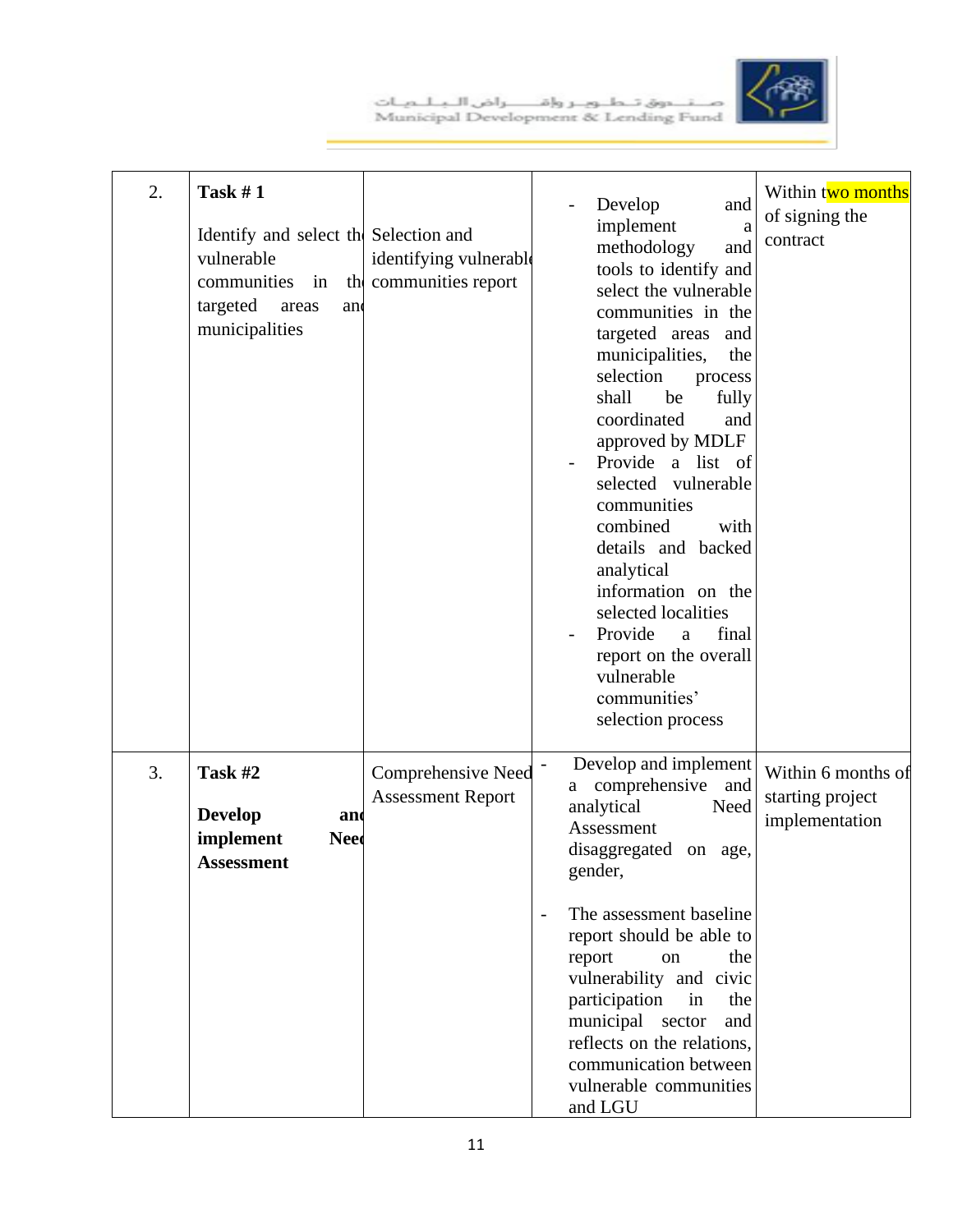

| 4. | Task $#3$<br>Design, Plan and<br>Implement capacity<br>building and training<br>program                                                                                    | Capacity Building<br>and Training<br>implementing the<br>report    |                          | Develop the Capacity<br>and Training<br>Building<br>Plan based on the need<br>Civic<br>assessment on<br>Participation and Social<br>Accountability<br>of the<br>targeted<br>groups:<br>vulnerable<br>community<br>municipalities,<br>groups,<br>citizens,<br>and<br>local<br>media., | Within the second<br>half of the first year |
|----|----------------------------------------------------------------------------------------------------------------------------------------------------------------------------|--------------------------------------------------------------------|--------------------------|--------------------------------------------------------------------------------------------------------------------------------------------------------------------------------------------------------------------------------------------------------------------------------------|---------------------------------------------|
| 5. | <b>Task #4</b><br>Design and plan Civic<br>Participation and<br>Social Accountability<br>strategy                                                                          | <b>CP</b> and Social<br>accountability<br>strategy document        | $\overline{\phantom{a}}$ | Develop<br>guidance and frameworl half of Second-year<br>to promote and sustail<br>civic participation and<br>social accountability.                                                                                                                                                 | strategi During the second                  |
| 6. | <b>Task #5</b><br>Develop<br>and<br>implement<br>public<br>awareness<br>an<br>educational campaign<br>on CP, SA ( at leas<br>two times during the<br>project course)       | Public awareness and<br>educational<br>campaigns report            |                          | Documentation of all<br>public meetings focus<br>groups meetings<br>and<br>discussions,                                                                                                                                                                                              | End of the first year                       |
| 7. | Task $#6$<br><b>Advanced</b><br>Gender<br>mainstreaming at the Gender<br>municipalities<br>including<br>capacity<br>building and training<br>municipalitie<br>for<br>staff | Gender<br>sensitivit<br>analysis report<br>leve mainstreaming plan | $\overline{\phantom{a}}$ | Developing<br>advanced<br>gender<br>mainstreaming<br>framework and plan,<br>Training materials and<br>gender<br>report<br>on<br>sensitivity and raising<br>awareness<br>Develop<br>gender<br>minimum standards                                                                       | During the first hal<br>of the second year  |
| 8. | <b>Task #7</b>                                                                                                                                                             | An assessment report -<br>to identify vulnerable                   |                          | The<br>assessment<br>selection of vulnerable<br>communities<br>will<br>$\mathbf b$                                                                                                                                                                                                   | and End of 1 <sup>st</sup> year             |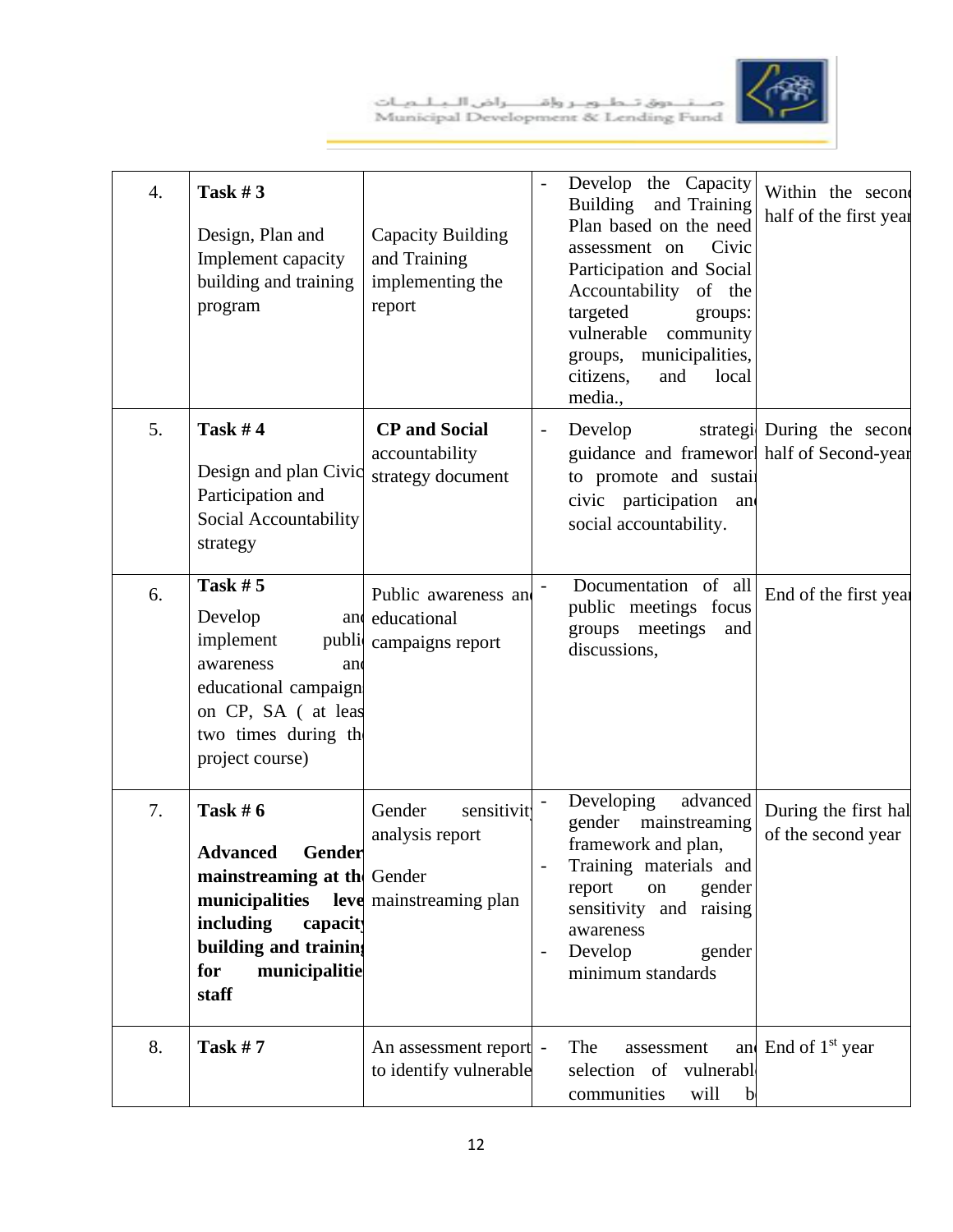



|     | <b>Enhance accountable</b> f communities and<br>infrastructure<br>services delivery                                                                                                                             | needs                                                                                                                                                                                                                                                                                       | completed in accordanc<br>specific<br>selection<br>to<br>criteria (included in the<br>document) and with<br><b>SDIP</b><br>review of the<br>deliverables and any other<br>potential projects unde<br>C!                                                                                                                                                                                                                                                                                                               |                                                         |
|-----|-----------------------------------------------------------------------------------------------------------------------------------------------------------------------------------------------------------------|---------------------------------------------------------------------------------------------------------------------------------------------------------------------------------------------------------------------------------------------------------------------------------------------|-----------------------------------------------------------------------------------------------------------------------------------------------------------------------------------------------------------------------------------------------------------------------------------------------------------------------------------------------------------------------------------------------------------------------------------------------------------------------------------------------------------------------|---------------------------------------------------------|
| 9.  | Task $#8$<br>Call for small grants<br>to community-<br><b>based</b> citizens<br>groups)                                                                                                                         | Analytical reports of<br>the<br>implemente<br>community-based<br>projects                                                                                                                                                                                                                   | The small community<br>will<br>enhance<br>grants<br>community ownership,<br>and apply skills related<br>to civic participation and<br>social<br>accountability,<br>the project selection, and<br>design will be made in<br>close discussion with<br>MDLF,<br>$CBOs$ ,<br>and<br>CSO <sub>s</sub>                                                                                                                                                                                                                      | $2nd$ quarter of the<br>second year                     |
| 10. | <b>Task #9</b><br>Enhance local<br>committees and<br>community, CBOs,<br>CSO <sub>s</sub> . (including<br>women and youth)<br>monitoring skills<br>and observatory<br>capacity of<br>infrastructure<br>projects | Monitoring<br>infrastructure project<br>observator<br>and<br>training report<br>Procedural manual of<br>monitoring<br>and<br>observatory skills<br>Document the bes<br>and good practices o<br>citizens' participation<br>monitoring<br>in<br>and<br>maintaining<br>infrastructure projects | Plan<br>conduct<br>and<br>training and coaching to<br>the<br>community<br>local<br>members,<br>committee<br>members,<br>CBOs, CSOs, to monitor<br>and<br>maintain<br>infrastructure projects<br>Develop a procedural<br>$\overline{\phantom{a}}$<br>manual to enhance local<br>committee<br>members'<br>capacity in monitoring<br>infrastructure projects<br>Document<br>the<br>best<br>practices in terms of<br>local community roles<br>and responsibilities to<br>preserve and maintain<br>infrastructure projects | Within the second<br>of<br>quarter<br>th<br>second year |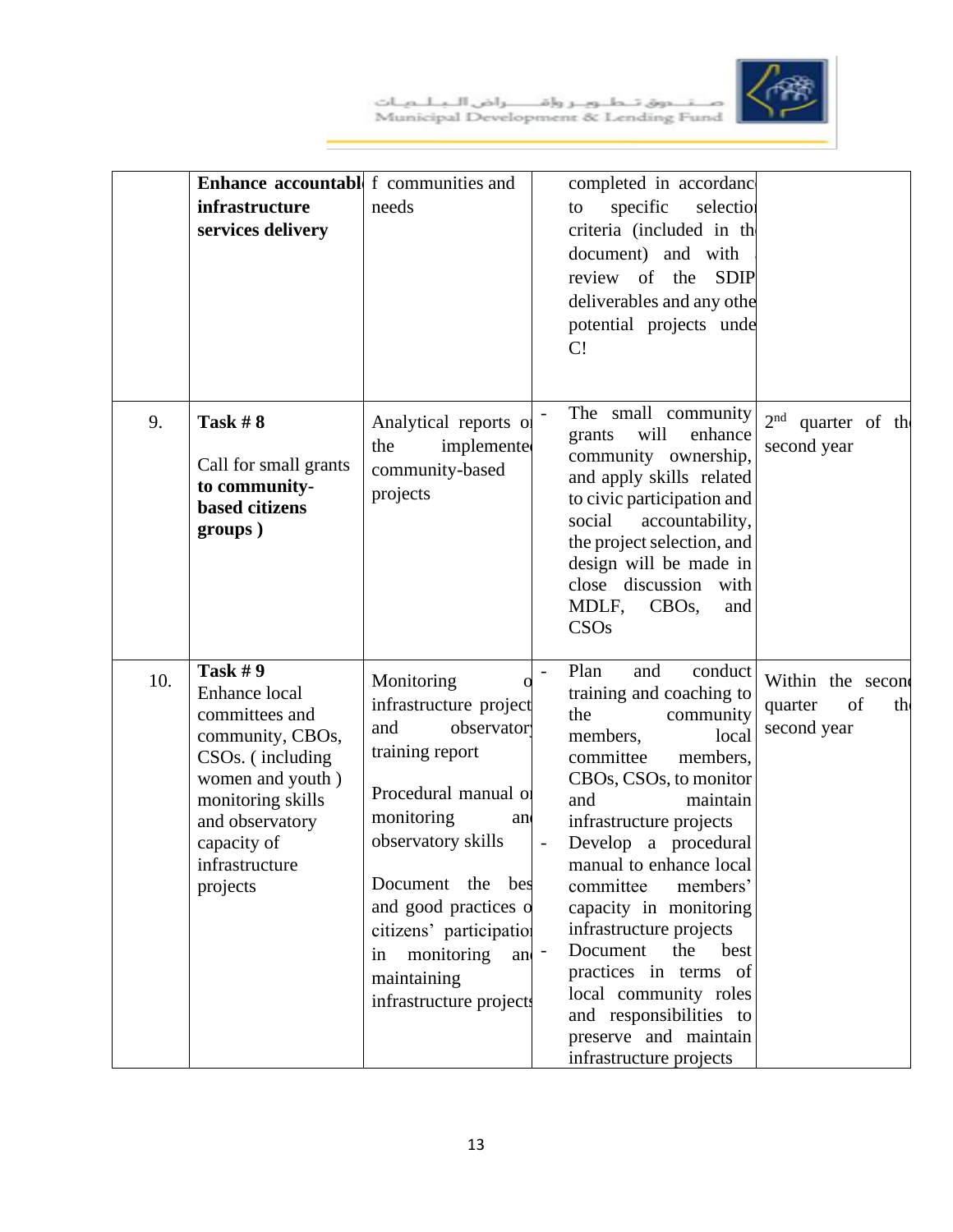



| 11. | <b>Task #10</b><br>Monitoring,<br>evaluating, and<br>enhancing learning<br>and feedback<br>mechanisms to<br>improve civic<br>participation and<br>social accountability<br>in LG sector | Monitoring<br>and<br>Evaluation<br>and<br>Pla<br>Learning<br>document<br>reflection<br>Document<br>meetings<br>in<br>eacl<br>targeted municipality -<br>Conduct a<br>progres<br>survey by the end o<br>first year of the projec |  | Prepare a clear MEAL<br>plan<br>Conduct<br>reflection meetings<br>Systemize<br>document<br>learned<br>practices<br>Assessment report<br>civic participation and<br>social<br>impact documented and<br>shared<br>municipalities | and | quality<br>and<br>lessons<br>best<br><sub>on</sub><br>accountability<br>with | implementation | During the projec |
|-----|-----------------------------------------------------------------------------------------------------------------------------------------------------------------------------------------|---------------------------------------------------------------------------------------------------------------------------------------------------------------------------------------------------------------------------------|--|--------------------------------------------------------------------------------------------------------------------------------------------------------------------------------------------------------------------------------|-----|------------------------------------------------------------------------------|----------------|-------------------|
|-----|-----------------------------------------------------------------------------------------------------------------------------------------------------------------------------------------|---------------------------------------------------------------------------------------------------------------------------------------------------------------------------------------------------------------------------------|--|--------------------------------------------------------------------------------------------------------------------------------------------------------------------------------------------------------------------------------|-----|------------------------------------------------------------------------------|----------------|-------------------|

## **5. Reporting and Management**

 **In addition to the deliverables described by the TOR , the NGO shall provide the following reports to MDLF**

| <b>Report</b>                                      | <b>Description</b>                                                                                                                                                                                                                                                                                                                                                          | <b>Due Date</b>                                           |
|----------------------------------------------------|-----------------------------------------------------------------------------------------------------------------------------------------------------------------------------------------------------------------------------------------------------------------------------------------------------------------------------------------------------------------------------|-----------------------------------------------------------|
| <b>Inception Report</b>                            | An inception report to be<br>submitted (in English) to the<br>MDLF, the inception report<br>shall clarify the methodology<br>and plan of management and<br>implementation<br>of<br>the<br>assignment within<br>the<br>designated timeframe as well as<br>the expected level of quality.<br>The report shall include a<br>detailed implementation plan of<br>the assignment. | Within one week after the<br>sign/start of the assignment |
| <b>Monthly</b><br><b>Progress</b><br><b>Report</b> | Monthly progress report to be<br>$\bullet$<br>submitted (in English) to<br>MDLF. The<br>report<br>shall<br>the<br>summarize<br>progress<br>achieved during the month,<br>attach copies of the interim<br>deliverables concluded during                                                                                                                                      | Within one week after the<br>end of each month            |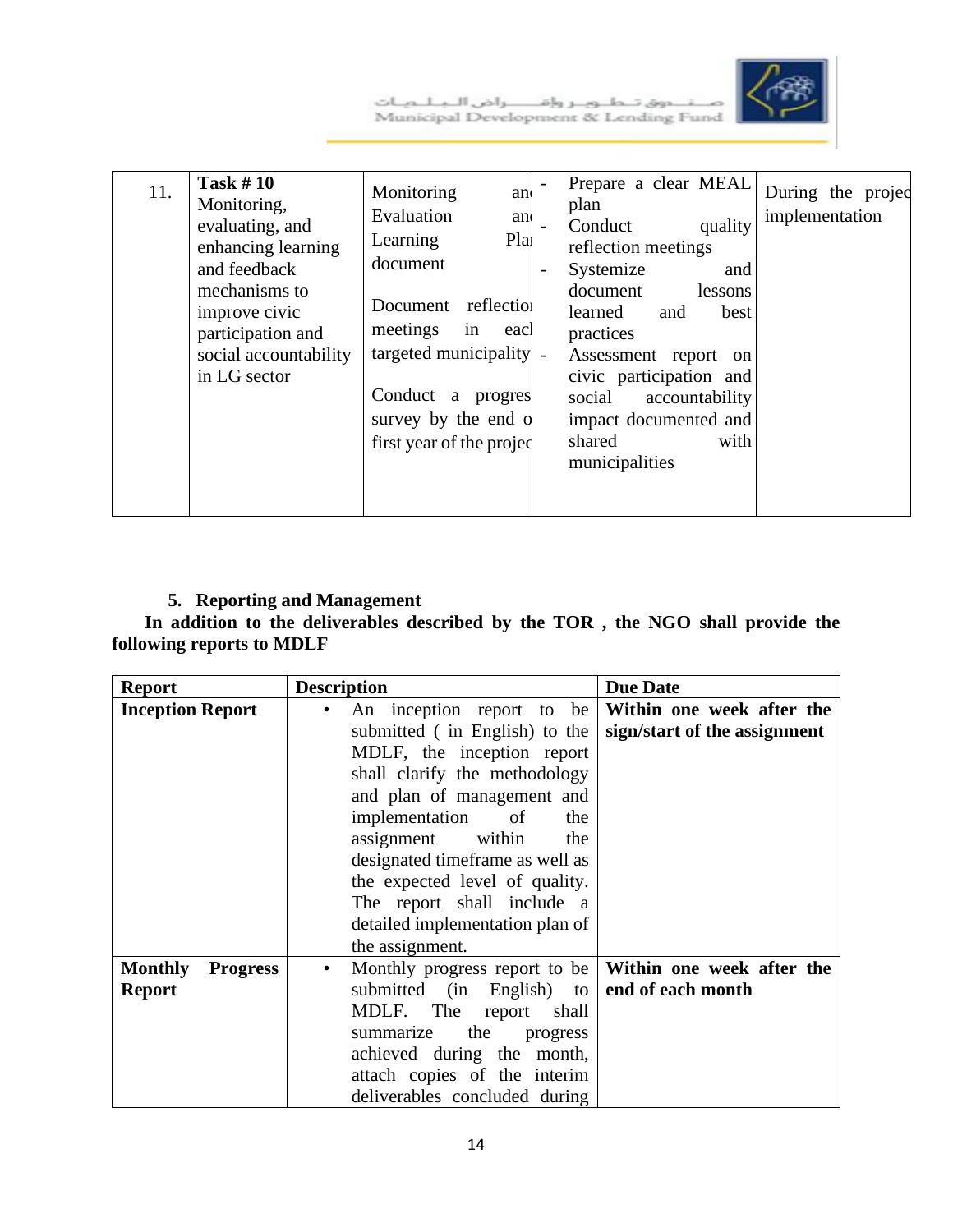

|                          | the period of the report, and<br>specify any issues that may<br>have impacted the expected<br>as well<br>as<br>the<br>progress,<br>measures, are taken to address<br>these issues.                                                                                                                                                                                                                                                                                                                    |                                           |
|--------------------------|-------------------------------------------------------------------------------------------------------------------------------------------------------------------------------------------------------------------------------------------------------------------------------------------------------------------------------------------------------------------------------------------------------------------------------------------------------------------------------------------------------|-------------------------------------------|
| <b>Semiannual Report</b> | <b>The</b><br>semiannual<br>report<br>٠<br>the<br>describes<br>major<br><b>or</b><br>significant progress toward the<br>key steps of building the<br>capacity of individuals, groups<br>at both the community and<br>municipal level, enhancing<br>civic engagement and social<br>accountability<br>tools,<br>and<br>establishing sustainable<br>and<br>accountable<br>infrastructure<br>services delivery, reporting on<br>the obstacles and correction<br>mitigation<br>actions<br>and<br>measures. | Each six month                            |
| <b>Final Report</b>      | Delivery of final report, and<br>$\bullet$<br>capture the feedback<br>observations and general and<br>specific recommendations on<br>options for MDLF on CP and<br>SA approach going forwards                                                                                                                                                                                                                                                                                                         | One month after the end of<br>the project |

## **6. Consultant Qualifications:**

The Consultant shall provide the following expertise and team of experts in order to be able to implement the assignment

| <b>Title</b><br>(Count) | <b>Minimum required qualifications</b>                                                                                                                                                                                                                                   |
|-------------------------|--------------------------------------------------------------------------------------------------------------------------------------------------------------------------------------------------------------------------------------------------------------------------|
| Team Leader             | Master's degree in public administration, social science, human<br>resources management, development studies, or a related field,<br>Minimum 6 years' experience providing designing, managing, and<br>implementing projects relevant to civic engagement, civil society |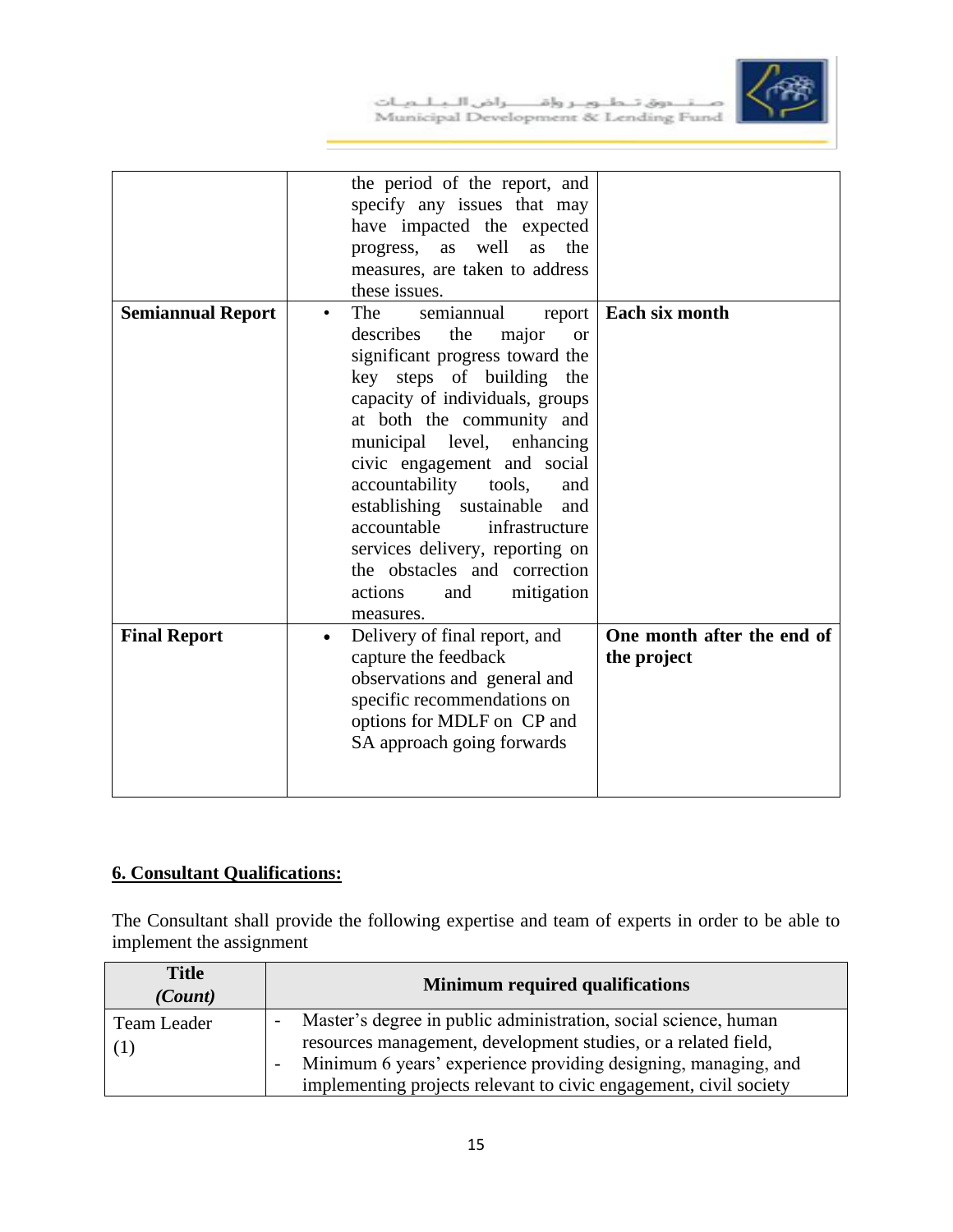

|                                                                            | strengthening, community mobilization and social accountability, or<br>equivalent combination of education and/or experience;<br>Proven work experience as a team leader or manager and supervisory<br>Have experience in addressing issues related to management for local<br>government units in Gaza Strip.<br>He/she should have previous experience in similar assignments and in<br>working with and building the capacity of local government units'<br>officials in the fields of project designing, procurement,<br>implementation, and monitoring.<br>He/she should also possess strong analytical, communication,<br>$\qquad \qquad \blacksquare$<br>reporting, and people management skills, as well as solid mediating<br>and consensus-building skills.                                                                                                                |
|----------------------------------------------------------------------------|--------------------------------------------------------------------------------------------------------------------------------------------------------------------------------------------------------------------------------------------------------------------------------------------------------------------------------------------------------------------------------------------------------------------------------------------------------------------------------------------------------------------------------------------------------------------------------------------------------------------------------------------------------------------------------------------------------------------------------------------------------------------------------------------------------------------------------------------------------------------------------------|
| Project                                                                    | Bachelor's degree in business administration, social science, economic<br>$\overline{\phantom{a}}$                                                                                                                                                                                                                                                                                                                                                                                                                                                                                                                                                                                                                                                                                                                                                                                   |
| Coordinator                                                                | studies, or a related field, a master's degree is preferable.                                                                                                                                                                                                                                                                                                                                                                                                                                                                                                                                                                                                                                                                                                                                                                                                                        |
| (1)                                                                        | Minimum 5 years' experience providing designing, managing, and<br>$\overline{\phantom{0}}$<br>implementing projects in civil society strengthening, social and<br>community development projects including social accountability and<br>civic participation.<br>Project coordinator with administration or management background,<br>should have advanced professional<br>and/or<br>academic<br>He/she<br>qualifications in municipal engineering or related technical/development<br>disciplines.<br>Have experience in addressing issues related to management for local<br>government units in GS.<br>He/she should have previous experience in coordination and<br>organization of similar assignments and in working with and building<br>the capacity of local government units' officials in the fields of project<br>designing, procurement, implementation, and monitoring. |
|                                                                            | He/she should also possess strong analytical, communication,<br>a.<br>reporting, and people management skills, as well as solid mediating<br>and consensus-building skills.                                                                                                                                                                                                                                                                                                                                                                                                                                                                                                                                                                                                                                                                                                          |
| Social<br>Transformation<br>and Community<br>Mobilization<br>Expert<br>(1) | Minimum BSc degree in a related field (social studies, social<br>development, sociology, socio-economics, etc.).<br>Professional social and community development and mobilization<br>$\overline{\phantom{0}}$<br>expert with at least 7 years of experience in carrying out community<br>consultation for the identification of community development projects<br>focused on enhancing community participation in municipal decision-<br>making. Experience with social impact assessments (identification,<br>mitigation), participatory planning and budgeting, improvement of<br>satisfaction, enhancement of customer relations<br>consumer<br>by<br>municipalities and utilities, and public awareness campaigns.                                                                                                                                                              |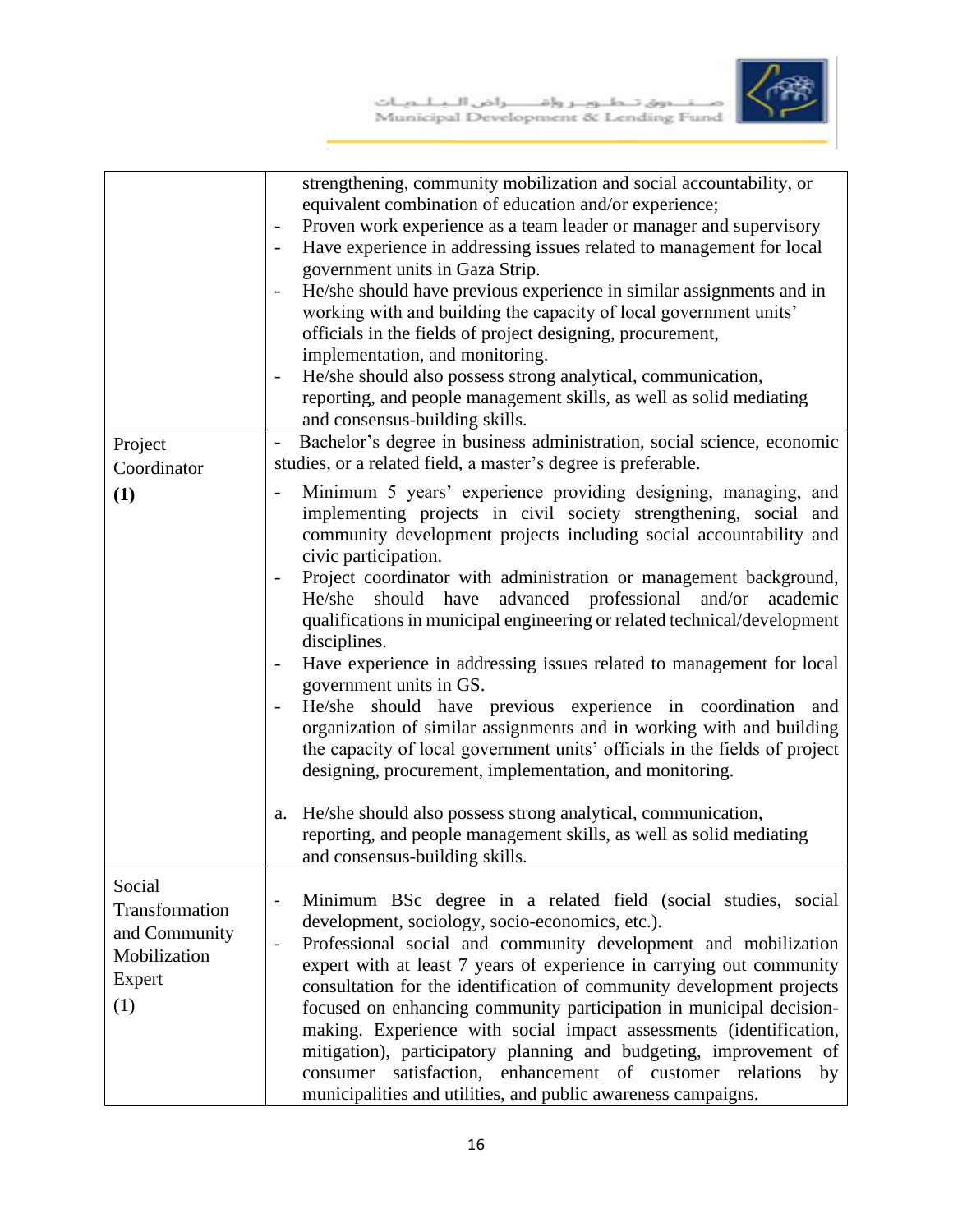

|                                            | Capability and Experience in conducting community mobilization<br>activities such as, awareness workshops to the local communities to<br>identify subprojects, and action plans, update the communities'<br>priorities, and engage LGU.<br>Familiar with the Palestinian culture, traditions, and values across the<br>different regions of the country.<br>Sound facilitation and moderation skills                                                                                                                                                                                                                                                                                                                                                                                                                                                                                            |
|--------------------------------------------|-------------------------------------------------------------------------------------------------------------------------------------------------------------------------------------------------------------------------------------------------------------------------------------------------------------------------------------------------------------------------------------------------------------------------------------------------------------------------------------------------------------------------------------------------------------------------------------------------------------------------------------------------------------------------------------------------------------------------------------------------------------------------------------------------------------------------------------------------------------------------------------------------|
| Researcher/<br>Community<br>Analyst<br>(1) | a Master's degree in Social Sciences/ development studies /Public<br>Policy or related fields with supervised academic thesis work;<br>Minimum 5rch years' experience in conducting resea need<br>assessment, and community studies are required<br>Published/unpublished research, studies, and reports<br>Knowledge of research methodologies and techniques<br>Previous experience and familiarity with municipal and<br>infrastructure projects are required.<br>Demonstrated the ability to work with teams and supervise junior<br>colleagues<br>possess strong analytical, communication, reporting, and people<br>management skills, as well as solid mediating and consensus-<br>building skills.<br>action plans, update the communities' priorities and engage LGU.<br>Familiar with the Palestinian culture, traditions, and values across<br>the different regions of the country. |
| Trainer<br>(2)                             | At least 5 years of experience in conducting training in similar<br>projects including social and community projects.<br>Senior trainer with advanced professional and/or academic<br>qualifications in training in relevant fields with a focus on civic<br>engagement and social accountability.<br>Have experience addressing issues related to management for local<br>government units in GS.<br>He/she should have previous experience in similar assignments and<br>in working with and building the capacity of local government units'<br>officials in the fields of project designing, procurement,<br>implementation, and monitoring.<br>He/she should also possess strong analytical, communication,<br>reporting, and people management skills, as well as solid mediating<br>and consensus-building skills.                                                                       |
| Media and                                  | Bachelor's degree in media, communication, or related field                                                                                                                                                                                                                                                                                                                                                                                                                                                                                                                                                                                                                                                                                                                                                                                                                                     |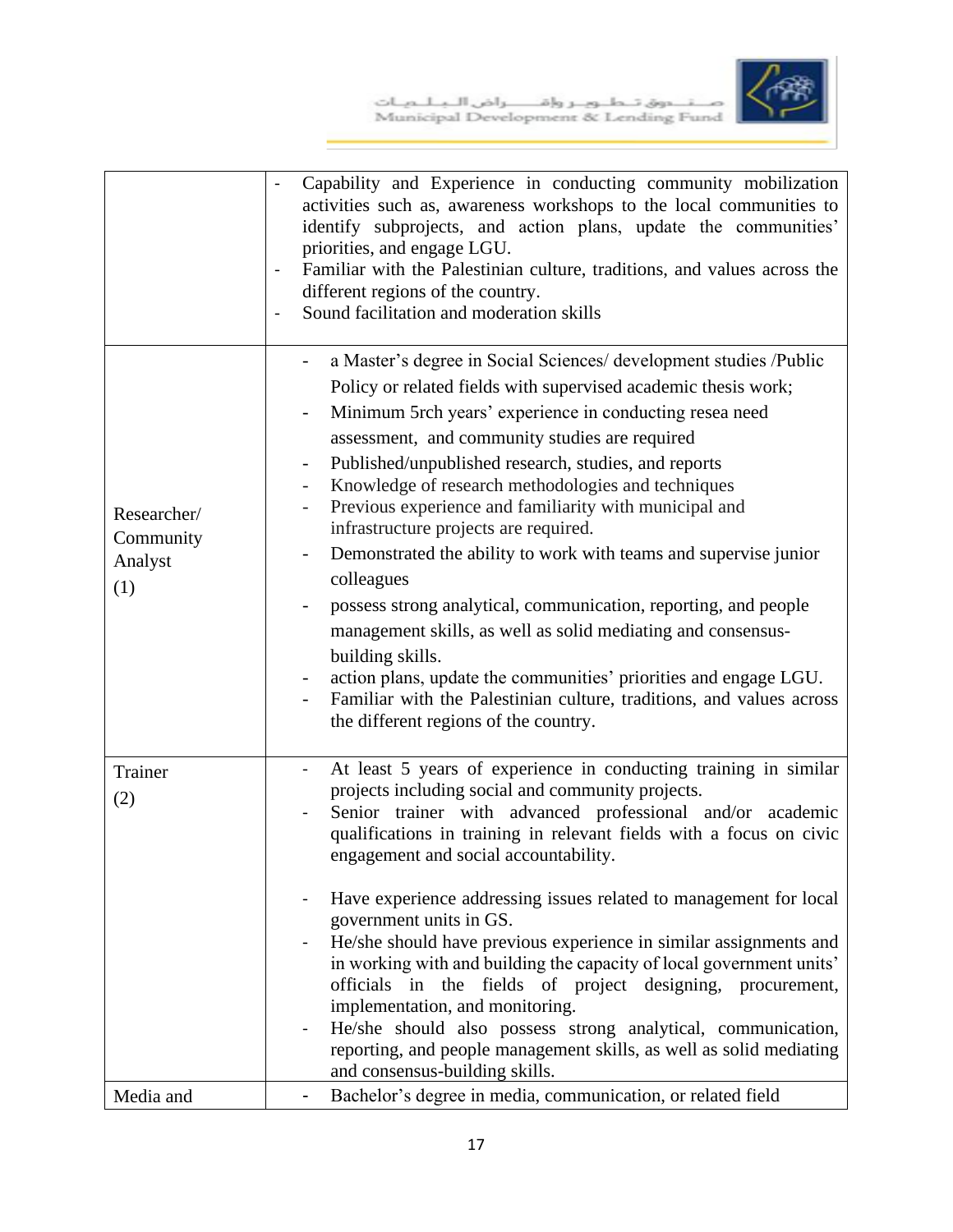

|  |  | صنتدوق تطاوير وإقاصراض الابالحيات    |  |
|--|--|--------------------------------------|--|
|  |  | Municipal Development & Lending Fund |  |

| Communication             | At least 3 years of experience in social media<br>-                                                                                                  |
|---------------------------|------------------------------------------------------------------------------------------------------------------------------------------------------|
| Expert                    | Strong familiarity with the business applications of social media                                                                                    |
| (1)                       | platforms (Facebook, Twitter, YouTube, LinkedIn, etc.)                                                                                               |
|                           | Knowledge of project management and web design best practices<br>-                                                                                   |
|                           | Experience to address community development issues including                                                                                         |
|                           | social accountability and community mobilization                                                                                                     |
|                           | Understanding of social media metrics; able to interpret the results                                                                                 |
|                           | and take action to increase the effectiveness of social media                                                                                        |
|                           | campaigns                                                                                                                                            |
|                           | Strong written and verbal communication skills                                                                                                       |
|                           |                                                                                                                                                      |
| Monitoring and            | Bachelor's Degree in social sciences, development studies, statistics, or a<br>$\blacksquare$<br>related field, a master's degree is an added value. |
| <b>Evaluation Officer</b> | A minimum of three years of similar work experience is required.                                                                                     |
| (1)                       | Demonstrated and extensive social media experience is an added                                                                                       |
|                           | advantage.                                                                                                                                           |
|                           | Good knowledge and strong demonstrated experience in monitoring,                                                                                     |
|                           | evaluation, accountability, and learning, including participatory<br>approaches.                                                                     |
|                           | The ability to facilitate capacity building and training at different levels                                                                         |
|                           | for staff                                                                                                                                            |
|                           | Excellent written and oral English communication skills are required,                                                                                |
|                           | Excellent coordination and organizational skills.                                                                                                    |
|                           | Ability to plan workload and demonstrate accountability for outputs with<br>minimal direct supervision. Ability to work under pressure, ability to   |
|                           | prioritize, and commitment to meet deadlines.                                                                                                        |
|                           | Proven knowledge of computerized systems; high degree of computer                                                                                    |
|                           | literacy and word processing and spreadsheet/Excel skills                                                                                            |
|                           | Experience with statistical packages (e.g. SPSS, STATA) and familiarity                                                                              |
|                           | with IT applications to support MEAL and information management an<br>added advantage.                                                               |
|                           |                                                                                                                                                      |
|                           |                                                                                                                                                      |

**Eligibility criteria:** Officially registered and reputable non-governmental, civil society, or communitybased organizations ideally from Gaza Strip but also from **the West Bank with a credible track record in implementing civic** participation and social accountability projects at the local level can apply.

#### **Required qualifications**

• Relative experience (3 years or more) working with municipalities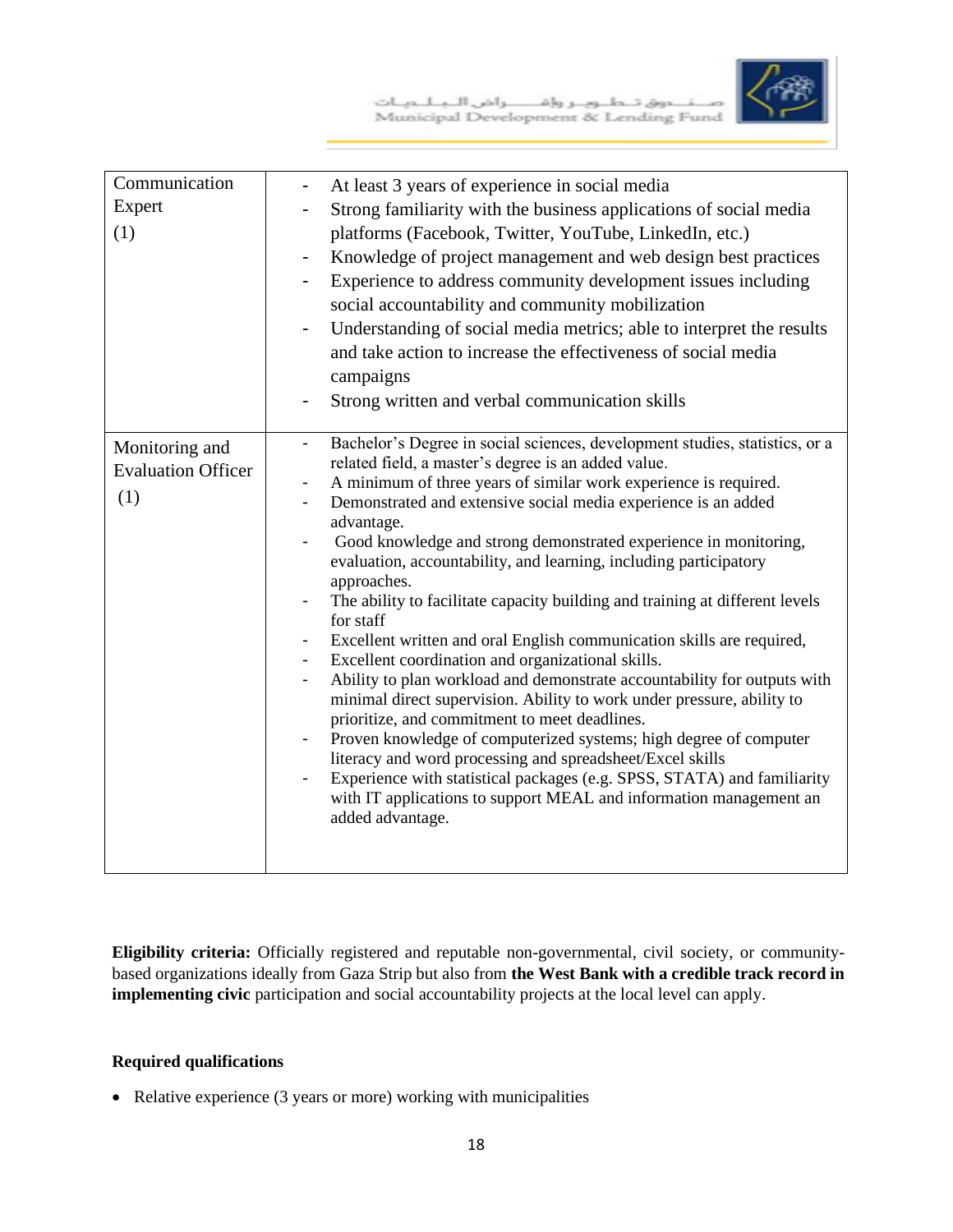

- Strong experience (5 years or more) working with communities, and vulnerable groups on civic engagement activities and ideally in connection to urban planning or monitoring of infrastructure projects.
- Knowledge and previous experience in implementing civic engagement and social accountability policies, methods, tools, and practices (e.g. public hearings, civic consultations, citizen scorecards, and citizen satisfaction surveys at the community and municipal level); familiarity with MDLFs already developed civic participation and social accountability guidelines are desirable.
- Capacity to effectively organize, facilitate and lead workshops, and focus group discussions at community and municipal levels.
- Demonstrated capacity to effectively manage the distribution of small grants at the community level.
- Prior experience working with the media including social media and digital communication.
- Experience in conducting training on civic engagement and social accountability.
- Be committed to core human development principles including transparency, accountability, participation, inclusion, empowerment, capacity development, and citizens ownership
- Have the mandate/ability to make a significant contribution to supporting the rule of law and access to justice through, service provision; strengthening accountability and civilian oversight; human rights protection and advocacy; improving gender justice and justice for vulnerable groups.